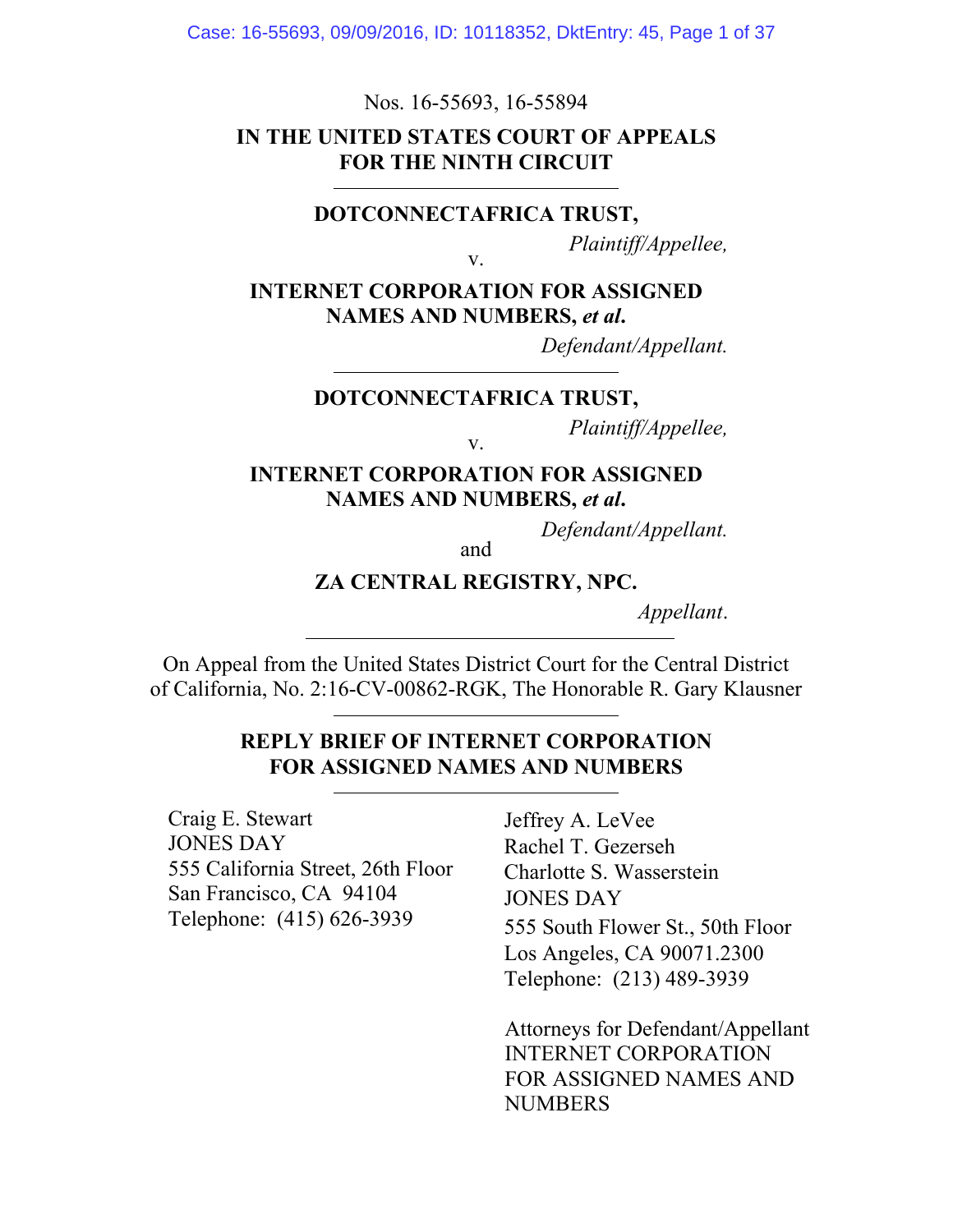# **TABLE OF CONTENTS**

| $\mathbf{I}$ . |                                             | THE COURT'S RULING THAT THE COVENANT NOT TO SUE IS             |                                                                                                             |  |  |  |  |
|----------------|---------------------------------------------|----------------------------------------------------------------|-------------------------------------------------------------------------------------------------------------|--|--|--|--|
|                | A.                                          | The Covenant Not to Sue Is Valid Under Section 1668. 3         |                                                                                                             |  |  |  |  |
|                |                                             | 1.                                                             | DCA's Argument That the Covenant Not to Sue is "Facially                                                    |  |  |  |  |
|                |                                             | 2.                                                             | DCA Fails to Distinguish Case Law Holding That<br>"Intentional" Conduct Does Not Equate to "Willful Injury" |  |  |  |  |
|                |                                             | 3.                                                             | DCA Has No Valid Answer to the Important Purposes the                                                       |  |  |  |  |
|                |                                             | 4.                                                             |                                                                                                             |  |  |  |  |
|                | <b>B</b> .                                  |                                                                |                                                                                                             |  |  |  |  |
|                |                                             | 1.                                                             | The Covenant Not to Sue Is Not Procedurally Unconscionable                                                  |  |  |  |  |
|                |                                             | 2.                                                             | The Covenant Not to Sue Is Not Substantively                                                                |  |  |  |  |
|                | $\mathcal{C}$                               |                                                                |                                                                                                             |  |  |  |  |
| II.            | THE DISTRICT COURT ERRED IN FINDING SERIOUS |                                                                |                                                                                                             |  |  |  |  |
|                | $\mathsf{A}$ .                              | DCA's New Rationale Is No More Valid than the District Court's |                                                                                                             |  |  |  |  |
|                |                                             | $\mathbf{1}$ .                                                 | DCA's New Rationale Does Not Fall Within DCA's Ninth                                                        |  |  |  |  |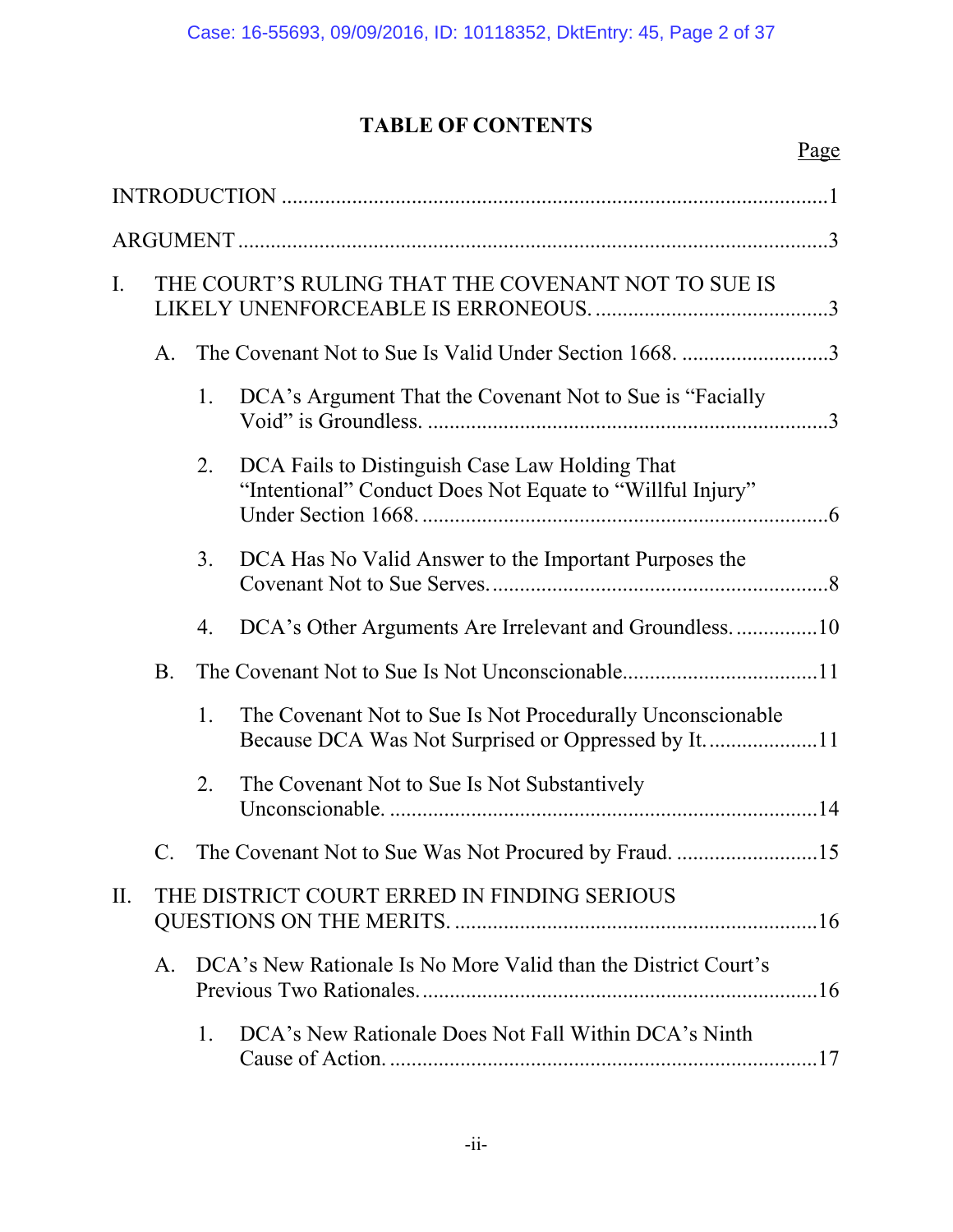|                                                         | 2.        |  |     | DCA Did Not Have Valid Endorsements From Either the        |     |
|---------------------------------------------------------|-----------|--|-----|------------------------------------------------------------|-----|
|                                                         |           |  | (a) |                                                            |     |
|                                                         |           |  |     | (b) DCA Did Not Have a Valid Endorsement from UNECA        | .22 |
|                                                         |           |  |     | (c) DCA's Complaints About ZACR's Endorsements Are         | .23 |
| THE DISTRICT COURT ERRED IN ASSESSING IRREPARABLE<br>Ш. |           |  |     |                                                            |     |
|                                                         | A.        |  |     | DCA Would Not Be Irreparably Harmed in the Absence of the  | 28  |
|                                                         | <b>B.</b> |  |     | The District Court Erroneously Assessed the Balance of the | .29 |
|                                                         |           |  |     |                                                            | .30 |
|                                                         |           |  |     | CERTIFICATE OF COMPLIANCE PURSUANT TO                      | 31  |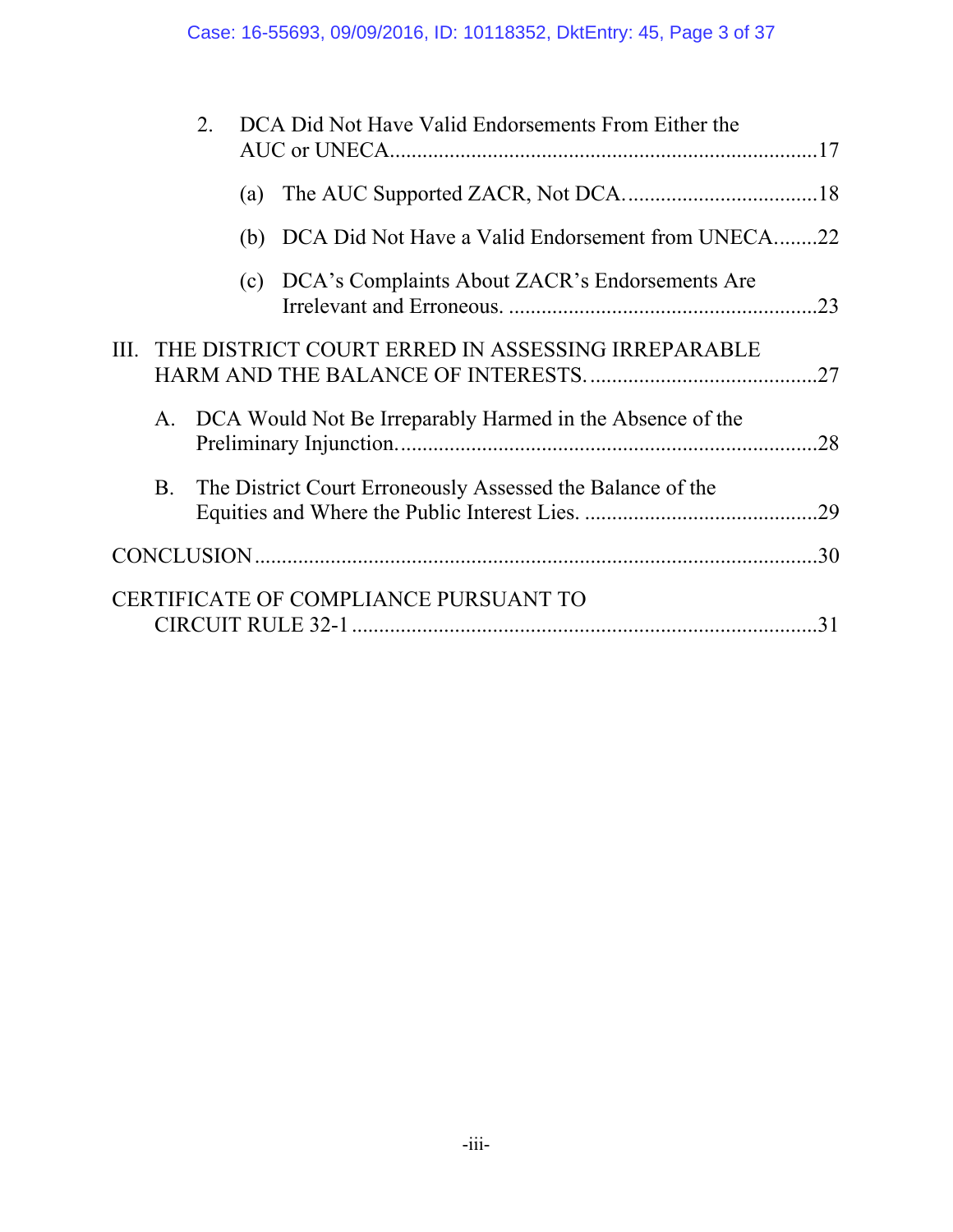# **TABLE OF AUTHORITIES**

# Page(s)

# **Cases**

| Baker Pac. Corp. v. Suttles,                                                                          |  |
|-------------------------------------------------------------------------------------------------------|--|
| Blankenheim v. E. F. Hutton & Co.,                                                                    |  |
| Calvillo-Silva v. Home Grocery,                                                                       |  |
| Captain Bounce, Inc. v. Business Fin. Servs.,<br>No. 11-CV-858 JLS (WMC), 2012 U.S. Dist. LEXIS 36750 |  |
| Civic Ctr. Drive Apartments Ltd. P'ship v. Sw. Bell Video Servs.,                                     |  |
| Davidson v. Welch,                                                                                    |  |
| Food Safety Net Servs. v. Eco Safe Sys. USA, Inc.,                                                    |  |
| Frittelli, Inc. v. 350 N. Canon Drive, LP,                                                            |  |
| Grayson v. 7-Eleven, Inc.,<br>No. 09cv1353-GPC (WMC), 2013 U.S. Dist. LEXIS 40462                     |  |
| Hulsey v. Elsinore Parachute Ctr.,                                                                    |  |
| Jewelers Mut. Ins. Co. v. Adt Sec. Servs.,<br>No. C 08-02035 JW, 2009 U.S. Dist. LEXIS 58691          |  |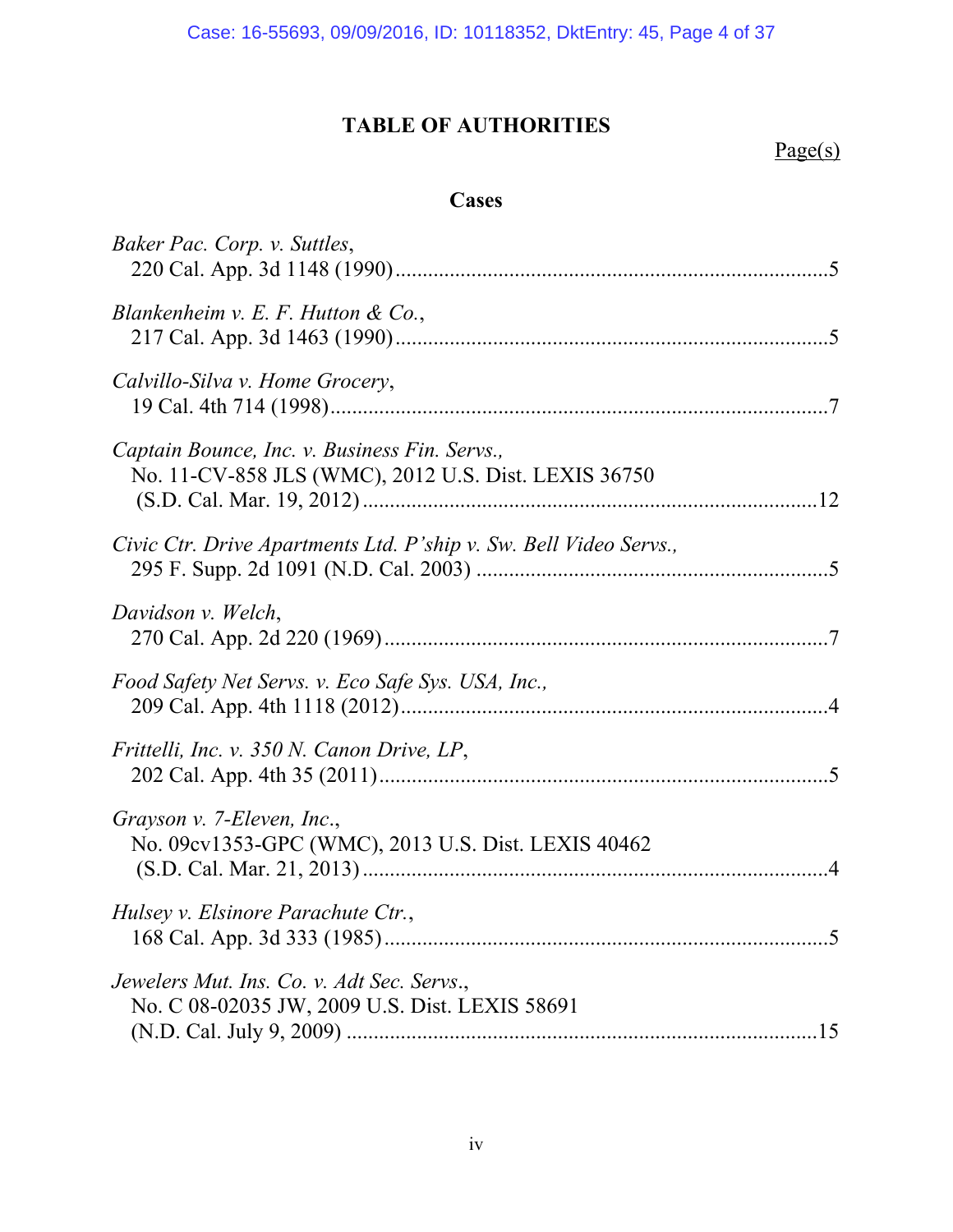| Navcom Tech., Inc. v. Oki Elec. Indus. Co.,<br>No. 5:CV-04175-EJD, 2014 U.S. Dist. LEXIS 32159 |  |  |  |  |  |  |
|------------------------------------------------------------------------------------------------|--|--|--|--|--|--|
| O'Donoghue v. Superior Court,                                                                  |  |  |  |  |  |  |
| Regents of Univ. of Cal. v. Tunkl,                                                             |  |  |  |  |  |  |
| Swan v. Peterson,                                                                              |  |  |  |  |  |  |
| Ulene v. Jacobson,                                                                             |  |  |  |  |  |  |
| Walnut Producers of Cal. v. Diamond Foods, Inc.,                                               |  |  |  |  |  |  |
| Werner v. Knoll,                                                                               |  |  |  |  |  |  |
| <b>Statutes</b>                                                                                |  |  |  |  |  |  |
|                                                                                                |  |  |  |  |  |  |
|                                                                                                |  |  |  |  |  |  |
| <b>Rules</b>                                                                                   |  |  |  |  |  |  |
|                                                                                                |  |  |  |  |  |  |
|                                                                                                |  |  |  |  |  |  |
|                                                                                                |  |  |  |  |  |  |
|                                                                                                |  |  |  |  |  |  |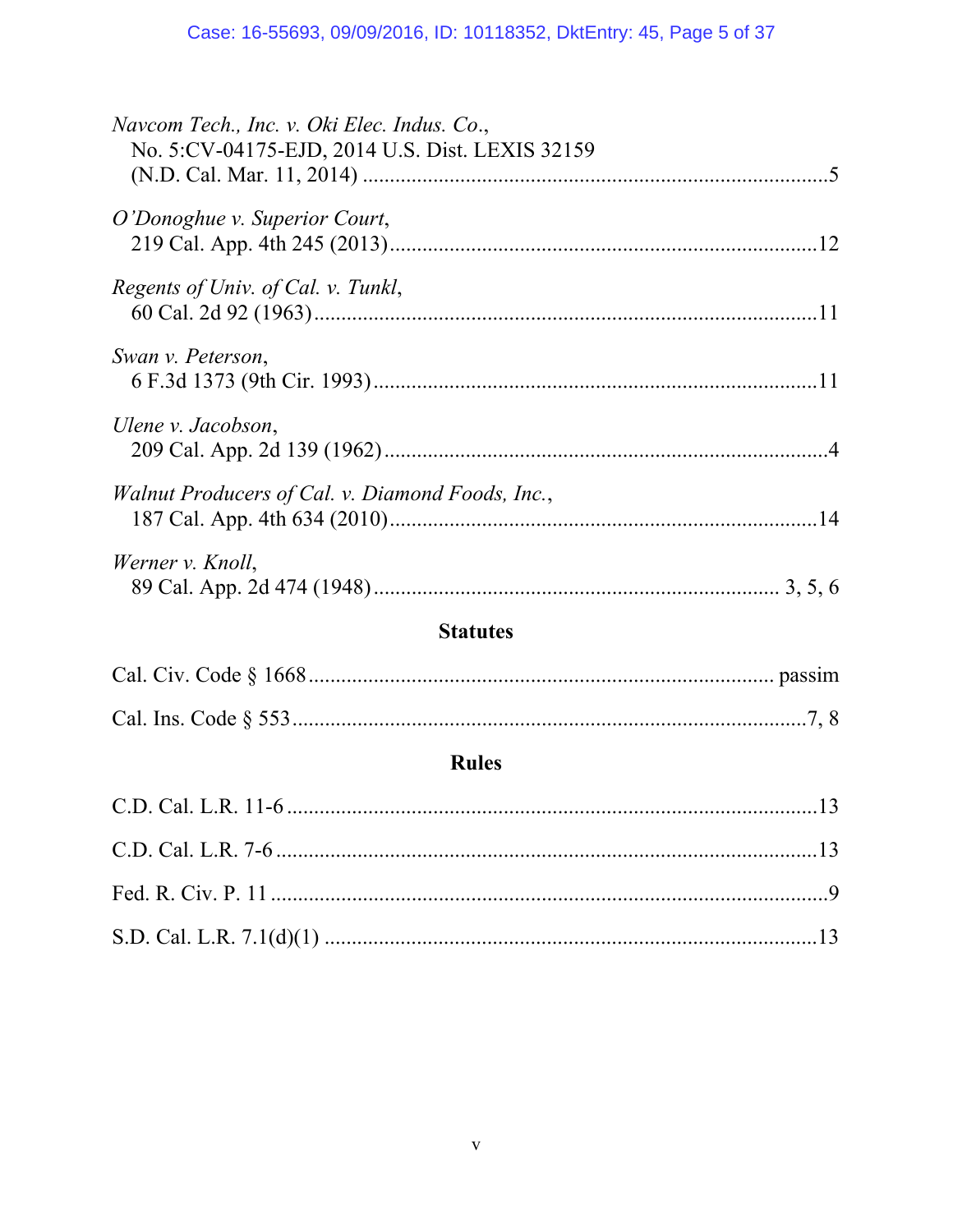#### **INTRODUCTION**

DotConnectAfrica Trust's ("DCA") brief confirms that the district court erred in granting a preliminary injunction. DCA does not seriously attempt to defend the district court's stated ground for the injunction. The court ruled that it was "reasonable to infer" that the IRP Panel found that DCA had satisfied the 60% governmental support or non-objection requirement. As ICANN's opening brief showed, that ruling was erroneous because the IRP Panel expressly disclaimed any such ruling. DCA offers no real response to that point. Instead, DCA now argues that, apart from anything the IRP Panel declared, the preliminary injunction was proper because DCA had valid letters of support from the AUC and UNECA. In other words, rather than arguing that ICANN disregarded the IRP Declaration (an argument that on its face was meritless), DCA now argues the merits of DCA's application itself.

DCA's latest argument is also meritless. First, it is outside the scope of DCA's Ninth Cause of Action, which was the sole basis upon which DCA sought its preliminary injunction. The Ninth Cause of Action is limited to asserting that ICANN failed to follow the IRP Declaration. DCA does not allege in that cause of action that ICANN acted improperly apart from the IRP Declaration.

Second, DCA has not shown that ICANN acted improperly in any event. The record establishes beyond dispute that neither the AUC nor UNECA endorse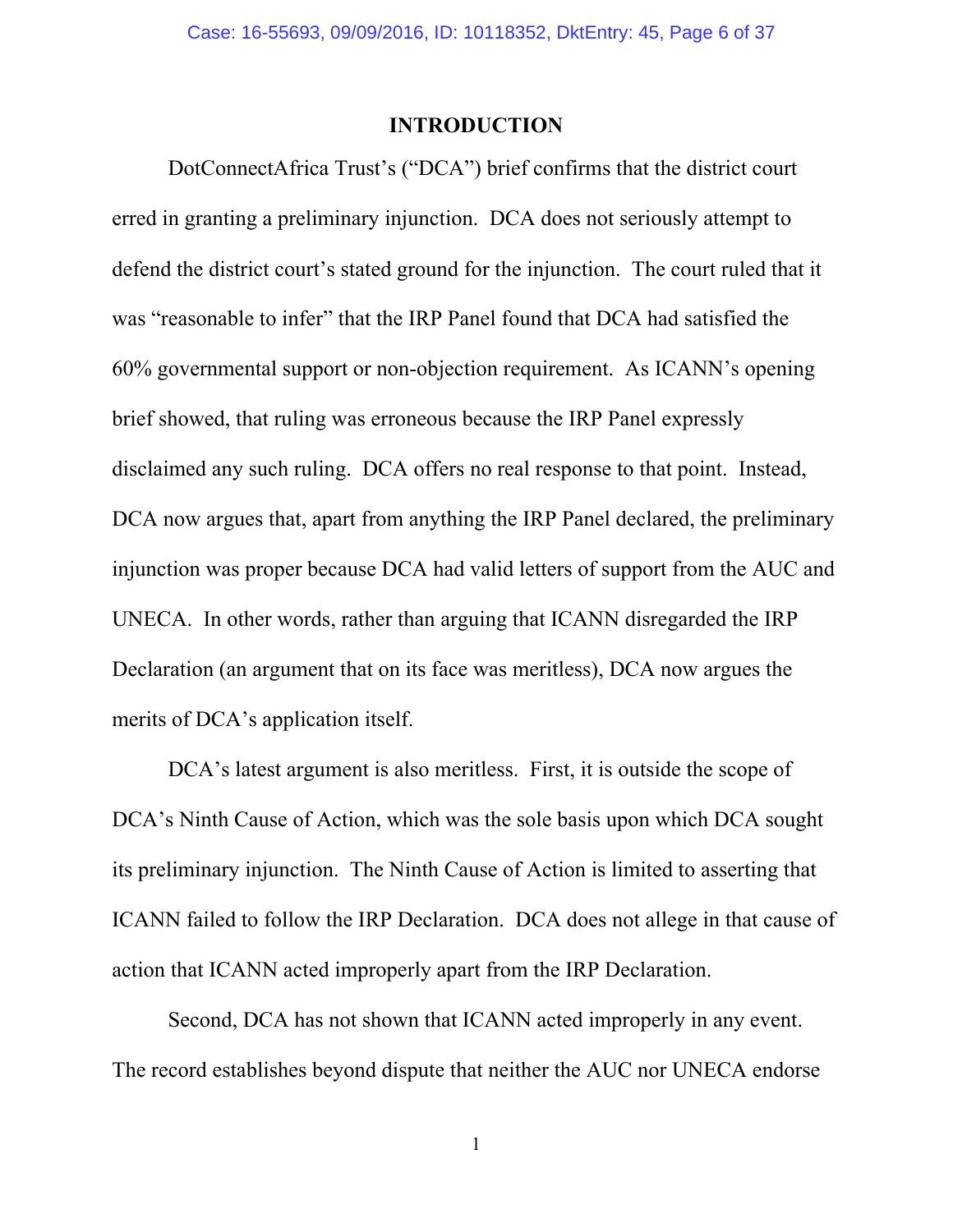DCA's application. They have both unequivocally disclaimed any such endorsement. The record also establishes that the purported earlier endorsements on which DCA relies did not in fact support DCA's application. The AUC letter was withdrawn long before DCA ever filed its application; UNECA made clear that its letter was never intended to be an endorsement; and neither letter complied with the Guidebook's requirements. Nor is there any basis for DCA's assertion that it was treated differently from ZA Central Registry ("ZACR"). Unlike DCA, ZACR, in response to ICANN's clarifying questions, provided an endorsement from the AUC that met the Guidebook's requirements.

DCA also fails to rebut ICANN's showing that the Covenant Not to Sue ("Covenant") is valid and bars DCA's claim. This is a threshold, independent reason why the preliminary injunction must be reversed. Indeed, the district court's preliminary injunction order highlights why the Covenant is needed. By bringing this lawsuit, and preventing the delegation of .AFRICA based on theories that lack any factual or legal basis, DCA has shown how a disappointed applicant can use litigation to frustrate the important purposes of the New gTLD Program and deny to consumers, businesses, and governments the benefits of a new gTLD. The district court should have prevented that result by giving effect to the Covenant.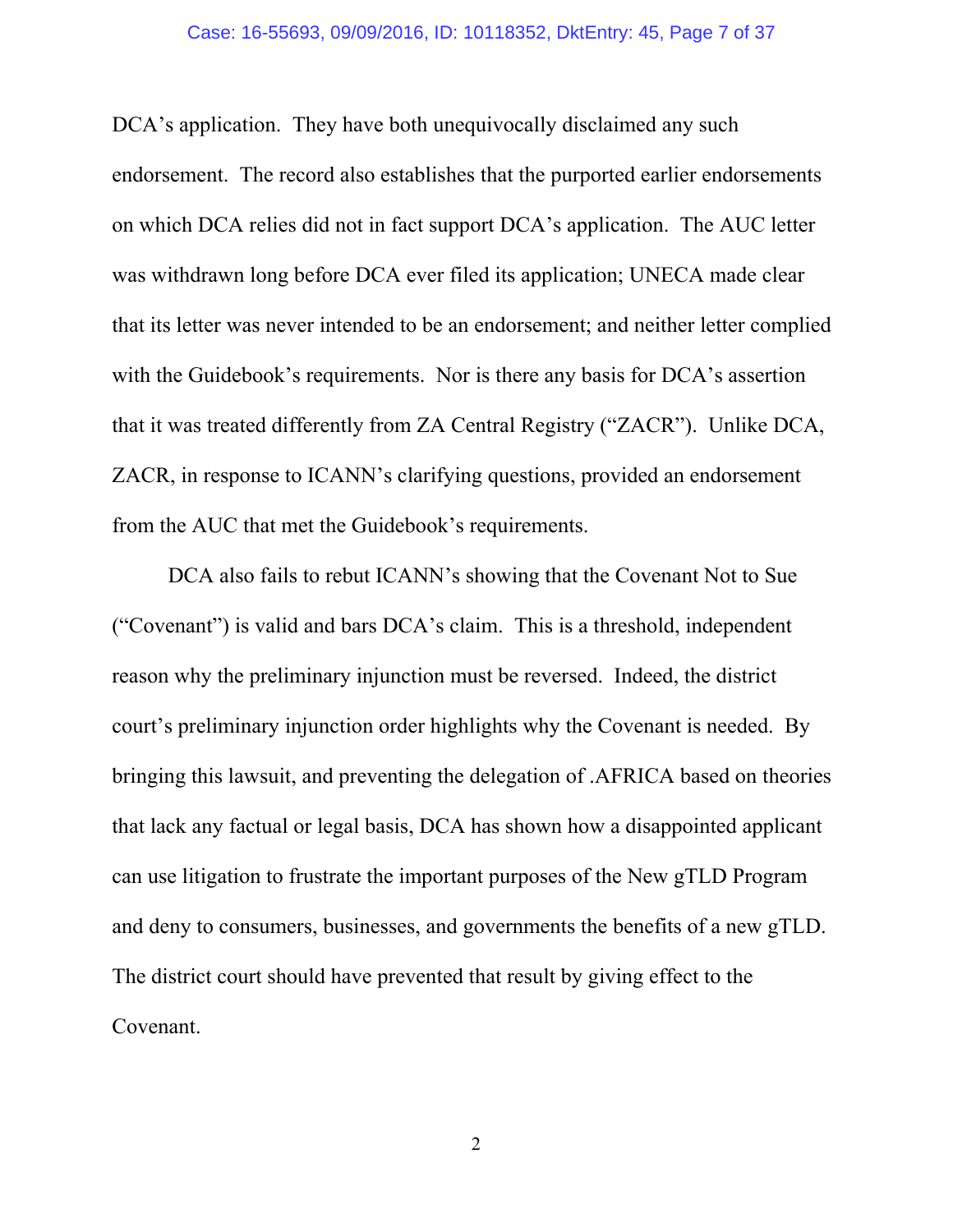#### **ARGUMENT**

### **I. THE COURT'S RULING THAT THE COVENANT NOT TO SUE IS LIKELY UNENFORCEABLE IS ERRONEOUS.**

#### **A. The Covenant Not to Sue Is Valid Under Section 1668.**

ICANN's opening brief showed that California Civil Code section 1668 does not invalidate the Covenant because ICANN's alleged failure to follow the IRP Declaration is not "fraud or willful injury to person or property" within the meaning of that section. AOB 29-32. DCA and its amicus Dot Registry have no valid response.

## **1. DCA's Argument That the Covenant Not to Sue is "Facially Void" is Groundless.**

DCA primarily argues that the Covenant is "facially void" and must be invalidated in its entirety, even as to claims that do not assert "willful injury," because the Covenant does not expressly carve-out such claims. DCA Br. 35. DCA, however, cites no authority supporting that result. In fact, California courts have squarely rejected it.

In *Werner v. Knoll*, 89 Cal. App. 2d 474 (1948), the plaintiff made the same argument DCA makes here—*i.e.*, that a limitation of liability was invalid in its entirety because it not only covered negligence claims but also "attempt[ed] to relieve [defendant] from the consequences of his own fraud and willful injury." *Id.* at 476. The court rejected that argument. It held that "[t]he asserted illegality of the provisions relating to fraud and willful injury would not deprive [defendant] of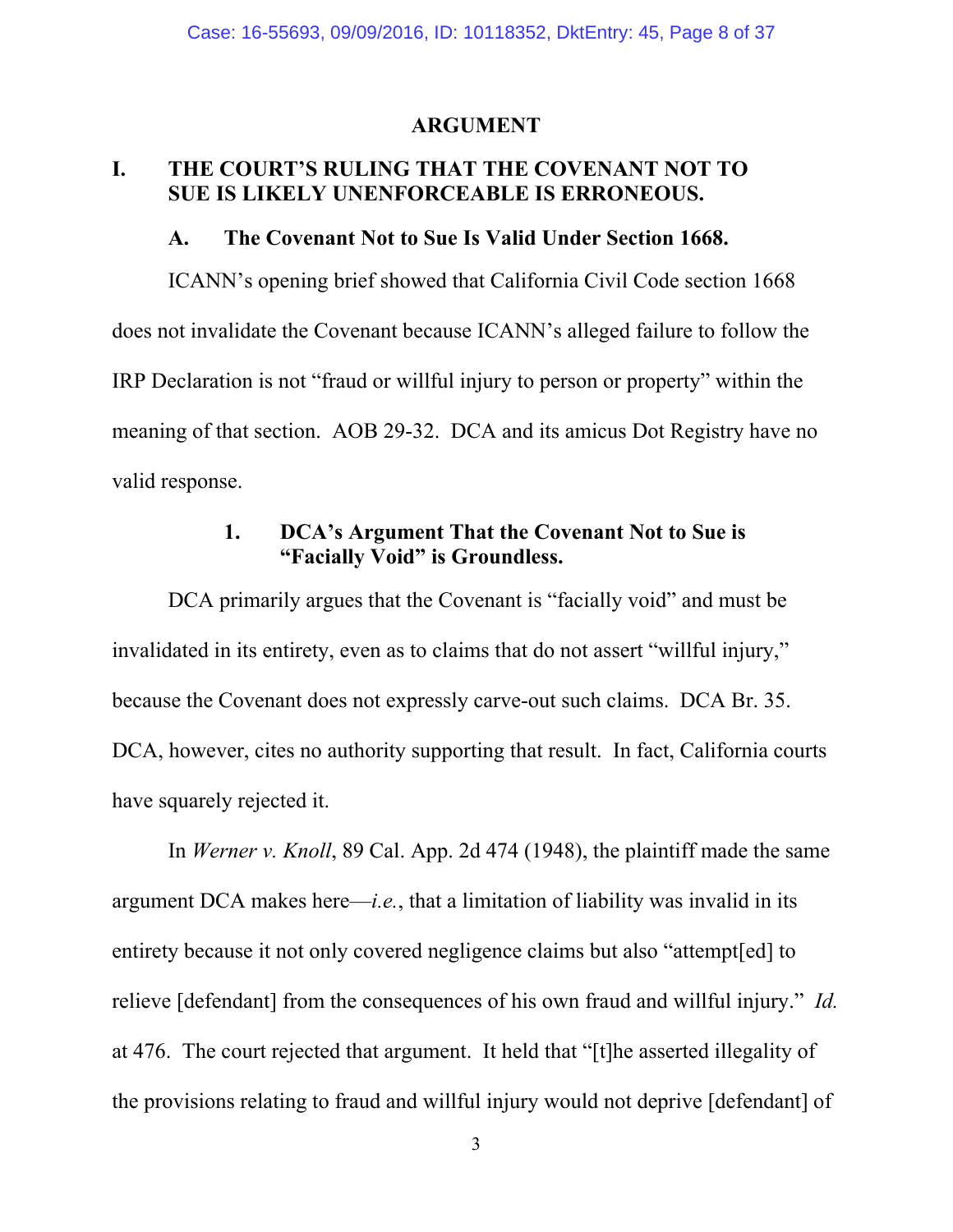relying upon the provision relating to negligence since the rule is well established that a lawful promise based on a good consideration is not invalid because an unlawful promise is made for the same consideration." *Id.* at 477. The court further held that this is true even when the invalid limitations on fraud and willful injury claims "are not separately stated but are included within [a] single phrase" that bars claims for "any cause." *Id*. As DCA's own case recognizes, contractual provisions are invalid only "*[t]o the extent* that the . . . provisions are in violation of the governing statutory law." *Ulene v. Jacobson*, 209 Cal. App. 2d 139, 142 (1962) (emphasis added).

Consistent with this principle, courts have routinely enforced release provisions as to claims not covered by section 1668 even though the provision was stated broadly enough to encompass claims for fraud or willful injury. In *Food Safety Net Servs. v. Eco Safe Sys. USA, Inc.,* 209 Cal. App. 4th 1118 (2012), for example, the provision broadly barred damage claims "arising out of or in any way related to the work herein covered, from any cause or causes." *Id.* at 1126. Despite its breadth, the court enforced the clause against the plaintiff's negligence, breach of contract, and bad faith claims, while not applying it to the plaintiff's fraud claim. *Id.* at 1126-30; *see also Grayson v. 7-Eleven, Inc*., No. 09cv1353- GPC (WMC), 2013 U.S. Dist. LEXIS 40462, at \*12, \*18 (S.D. Cal. Mar. 21, 2013) (enforcing clause that covered "all claims . . . suits or causes of action . . . of every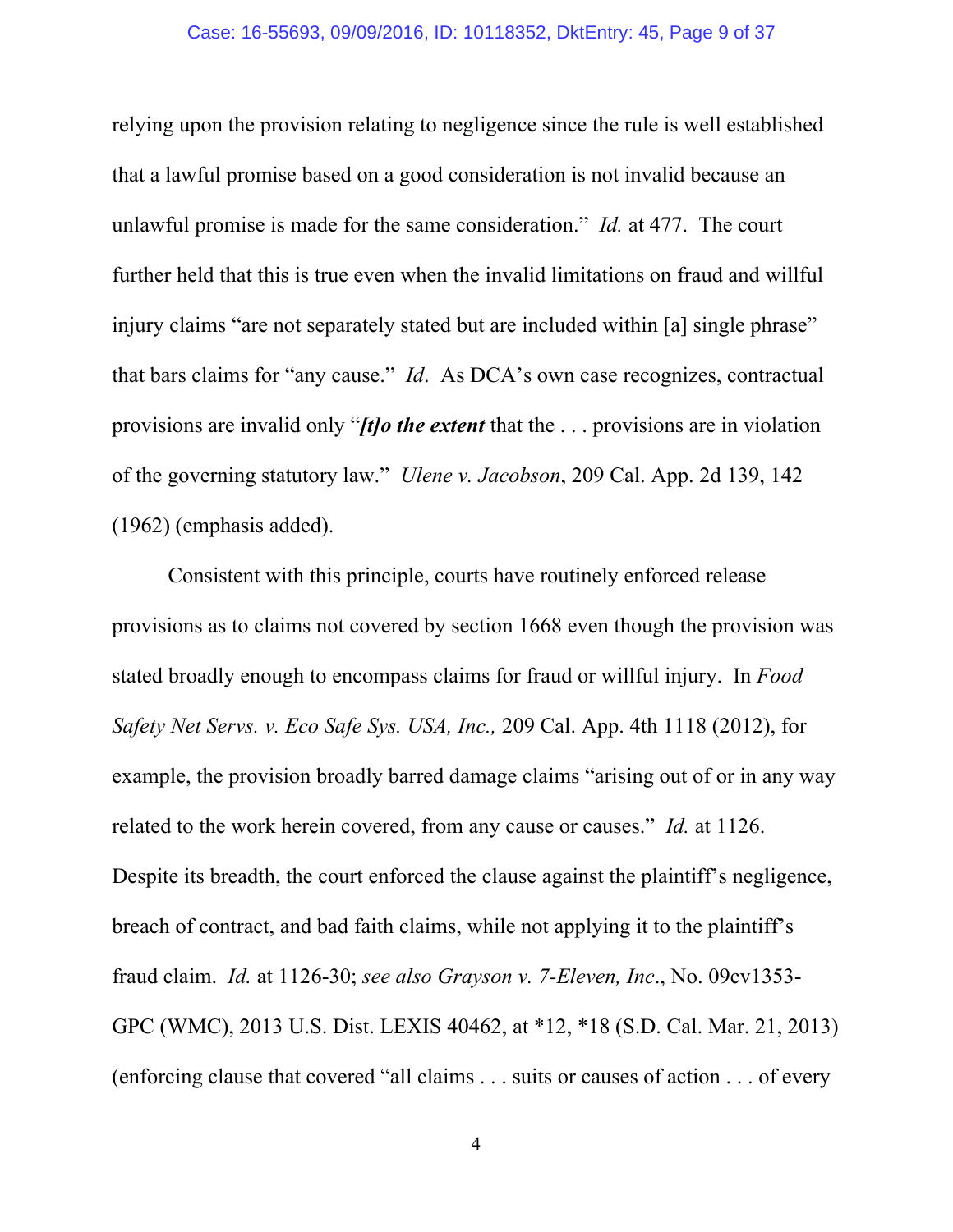kind and nature"); *Hulsey v. Elsinore Parachute Ctr.*, 168 Cal. App. 3d 333, 340 (1985) (enforcing as to negligence claims a release that covered "all actions, claims or demands . . . for injury or damage") (citations omitted).

Similarly, in cases that declined to enforce an exculpatory provision, the suit asserted a claim for fraud or willful injury to which section 1668 applies. Thus, in *McQuirk v. Donnelley*, 189 F.3d 793 (9th Cir. 1999), this Court held that a release was invalid as to the plaintiff's claims for defamation, interference with business expectancy, outrage, and intentional infliction of emotional distress because each of those claims asserted "intentional wrongs." *Id.* at 796. Similarly, *Blankenheim v. E. F. Hutton & Co.*, 217 Cal. App. 3d 1463, 1472-73 (1990), invalidated an exculpatory clause as to a claim for negligent misrepresentation, which the court found was "fraud" as used in section 1668. *See also Civic Ctr. Drive Apartments Ltd. P'ship v. Sw. Bell Video Servs.,* 295 F. Supp. 2d 1091, 1106 (N.D. Cal. 2003) (finding section 1668 applied because plaintiff alleged fraudulent concealment).<sup>1</sup>

DCA and Dot Registry cite *Baker Pac. Corp. v. Suttles*, 220 Cal. App. 3d 1148 (1990), for a contrary rule. Far from rejecting *Werner*, however, *Baker* endorsed it. In *Baker*, an employer sought a declaration that a broad exculpatory

<sup>1</sup> DCA also cites *Frittelli, Inc. v. 350 N. Canon Drive, LP*, 202 Cal. App. 4th 35 (2011), and *Navcom Tech., Inc. v. Oki Elec. Indus. Co*., No. 5:CV-04175-EJD, 2014 U.S. Dist. LEXIS 32159 (N.D. Cal. Mar. 11, 2014). Those cases do not support DCA, however, because they enforced the exculpatory provision.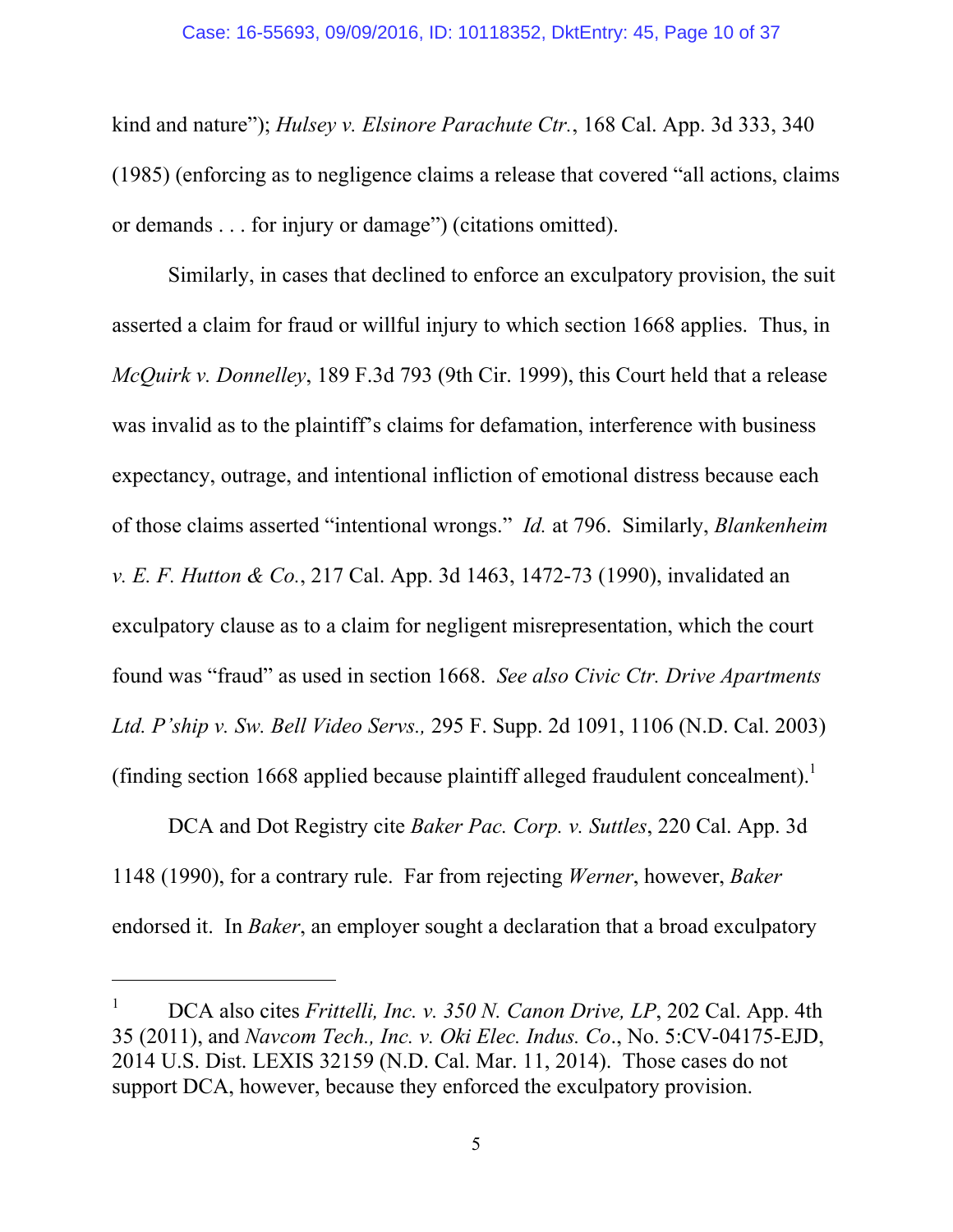#### Case: 16-55693, 09/09/2016, ID: 10118352, DktEntry: 45, Page 11 of 37

provision it required all prospective employees to sign was valid. In ruling on this claim, the court expressly agreed with the holding in *Werner* and similar cases that facial overbreadth does not invalidate an exculpatory clause as to claims not covered by section 1668. *Id.* at 1156. The court concluded that the release at issue was void only because it was tendered as a "condition of employment" and had resulted in employees being denied employment. *Id.* at 1154-56. The court was also concerned that the employer would use the broad declaration it sought to deter employees from ever bringing suit, even as to claims for fraud and willful injury. *Id.* at 1155.

None of these considerations applies here. This is not an employment case. Nor was DCA deterred by the Covenant from applying for a gTLD, and the Covenant was not the reason DCA's application did not prevail. The Covenant also did not prevent DCA from bringing suit, and the Covenant would not bar DCA's suit if DCA could allege and prove fraud or willful injury. In these circumstances, *Werner* and subsequent cases apply, and the Covenant should be enforced.

## **2. DCA Fails to Distinguish Case Law Holding That "Intentional" Conduct Does Not Equate to "Willful Injury" Under Section 1668.**

DCA argues that its Ninth Cause of Action falls within section 1668 because it is supposedly "based on alleged intentional and wrongful conduct." DCA Br. 5.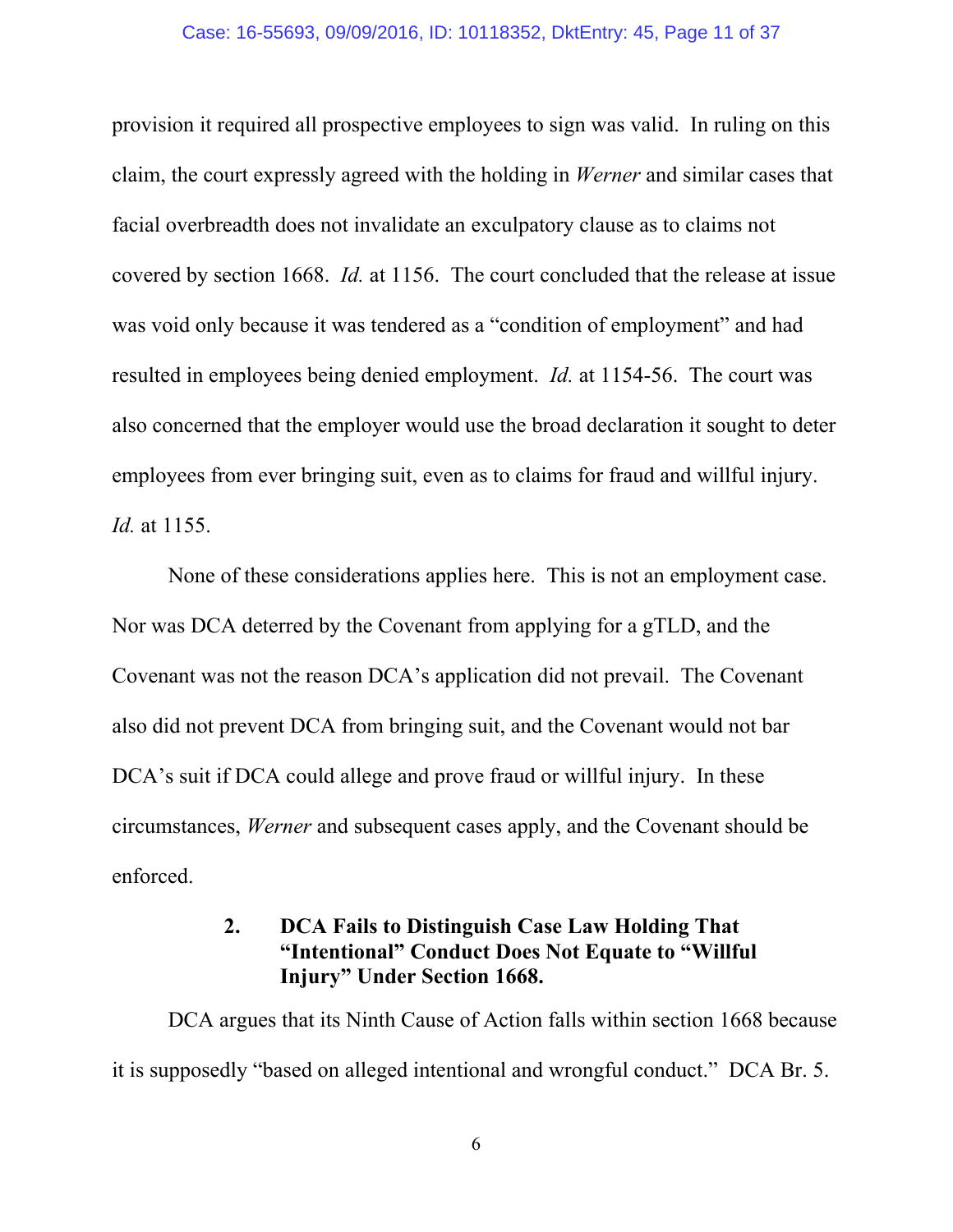But DCA does not dispute that courts have consistently held that "intentional" conduct is not by itself "willful injury" under section 1668. *See* AOB 29-32. "While the word 'willful' implies an intent, the intention must relate to the misconduct and not merely to the fact that some act was intentionally done." *Calvillo-Silva v. Home Grocery*, 19 Cal. 4th 714, 729 (1998) (citations omitted).

That leaves DCA to assert that ICANN's conduct was "wrongful." But the conduct DCA alleges is not the kind covered by section 1668. At best, DCA alleges the equivalent of a breach of contract—*i.e.*, a breach by ICANN of its alleged obligation to follow the IRP Declaration or the requirements of the Guidebook. DCA does not—and cannot—dispute that a breach of contract is not "willful injury" under section 1668. AOB 29-31 (citing cases). And that is true even if the breach is alleged to be in "bad faith" or based on a "preconceived conclusion." AOB 29-30.

DCA also fails to explain why cases interpreting California Insurance Code section 553 are not useful here. The California Court of Appeal has expressly held that "[s]imilar considerations apply in the determination of what contracts are prohibited under the provisions of section 1668 of the Civil Code" and section 533. *Davidson v. Welch*, 270 Cal. App. 2d 220, 233 (1969). DCA also concedes that both statutes aim to deter wrongful conduct (DCA Br. 39-40), and both speak of "willful" conduct. Yet DCA does not address the cases holding that "willful"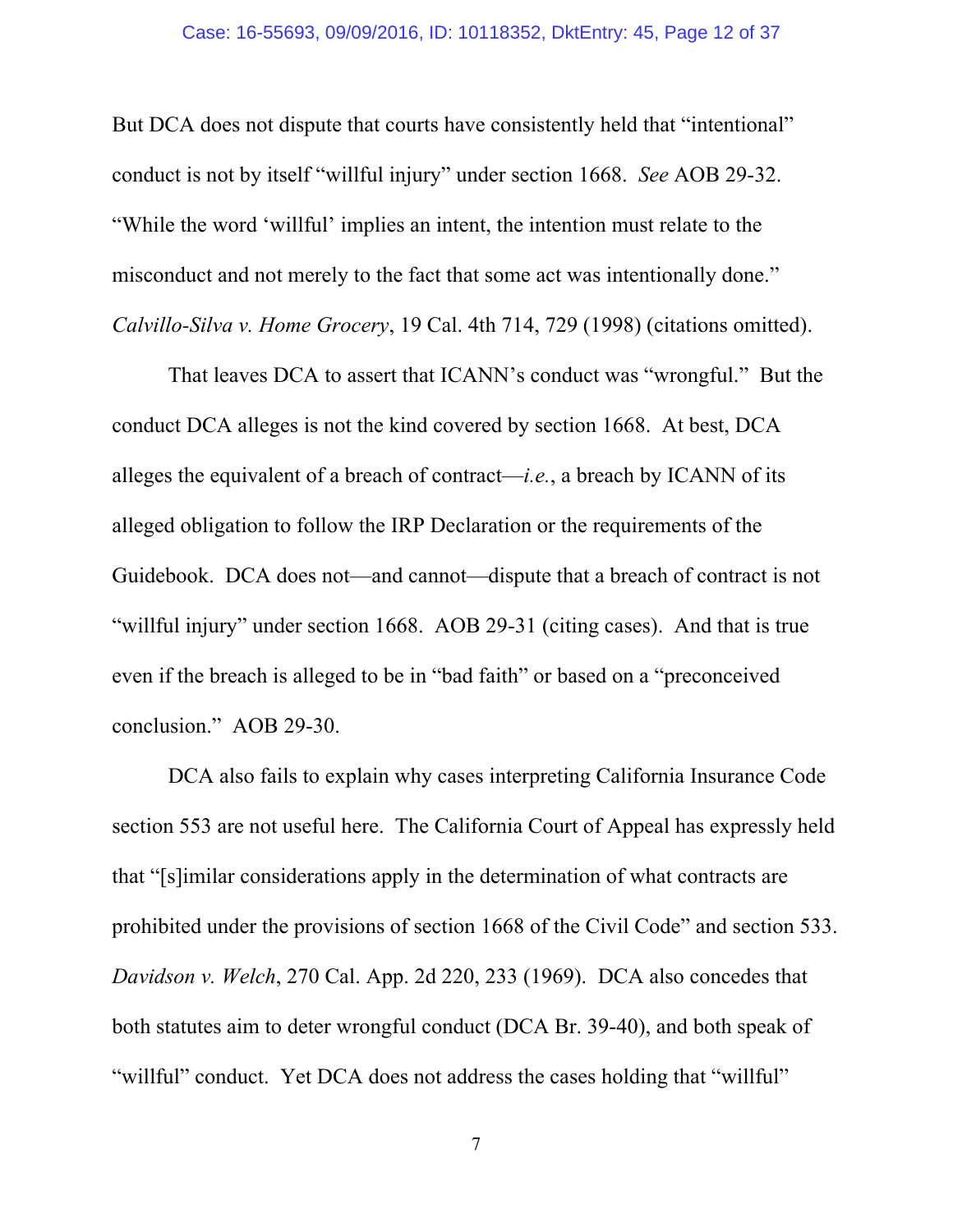conduct referred to in section 533 means more than a merely intentional act. *See* AOB 32. Nor does DCA offer any case arising under section 533 in which a court has deemed mere intentional conduct to be enough.

# **3. DCA Has No Valid Answer to the Important Purposes the Covenant Not to Sue Serves.**

In its opening brief, ICANN explained that enforcing the Covenant serves important purposes because it prevents the processing of new gTLD applications from becoming tied up in a blizzard of litigation by disappointed applicants and thereby ensures that the benefits of the New gTLD Program are realized. AOB 32- 36. This case illustrates the danger such litigation poses. Over four years after ZACR and DCA applied to operate .AFRICA, the citizens, consumers, businesses, and governments of Africa are still being denied the benefits of the .AFRICA gTLD. That deprivation is occurring even though, as shown in ICANN's opening brief and below, it is indisputable that DCA does not have—and never had at any relevant time—the required support or non-objection of 60% of the governments in Africa. The Covenant was adopted to prevent precisely this result.

The Covenant is not an attempt by ICANN to immunize itself against claims of fraud, willful injury, or other conduct that legitimately could fall within section 1668. Rather, it is a sensible mechanism for ensuring a workable process for handling the more than 1,900 applications that ICANN must evaluate. Nor is it unfair. Applicants understand at the outset that they are not guaranteed to obtain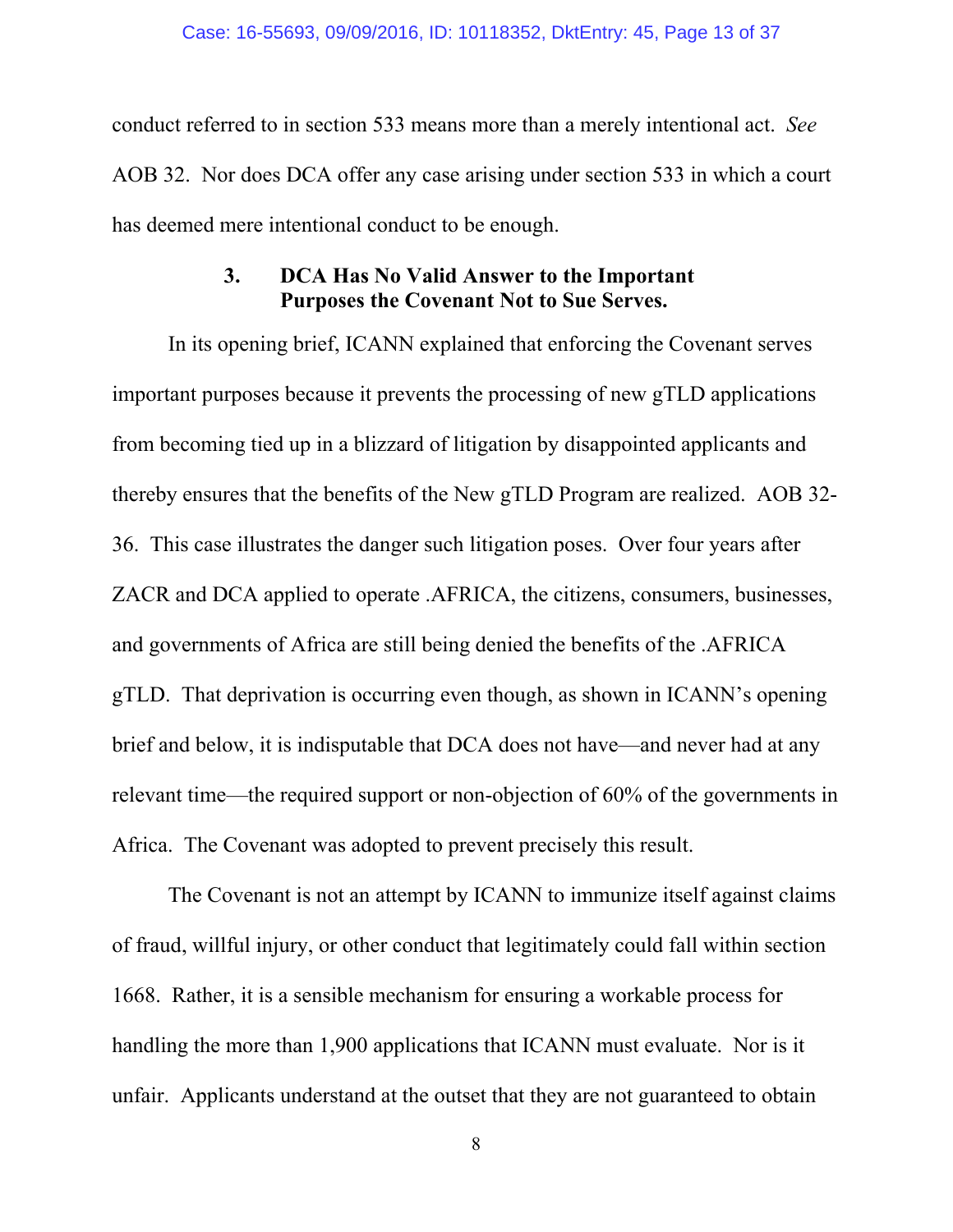the right to operate a gTLD, and they are informed before ever applying that ICANN's decisions on their applications cannot be challenged in court simply on the basis that ICANN allegedly erred in some fashion.

DCA has no answer to any of this. It blithely asserts that Federal Rule of Civil Procedure 11 "will protect ICANN against frivolous lawsuits." DCA Br. 38. But even frivolous lawsuits require time and money to fend off. And it is not merely frivolous lawsuits that can divert resources and frustrate the broader purposes of the New gTLD Program. DCA incorrectly assumes that the greatest good is achieved by allowing gTLD applications to be tied up in litigation for years in an effort to find the supposed "correct" result. No basis exists for that assumption. Section 1668 is limited to fraud and willful injury (and to violations of the law), because the law recognizes that limiting lawsuits and achieving finality in circumstances like these are not only permissible goals, but serve valuable and important purposes.

DCA and Dot Registry argue that disappointed applicants must be allowed to sue because ICANN is a "monopolist." DCA Br. 12; DR Br. 4, 6, 11, 24. But ICANN is not a monopolist in any relevant sense. ICANN gains nothing by a determination that a given applicant has failed to meet the specified requirements. Its only interest is in ensuring that registry operators are selected based on their qualifications and that applications for geographic names are supported by the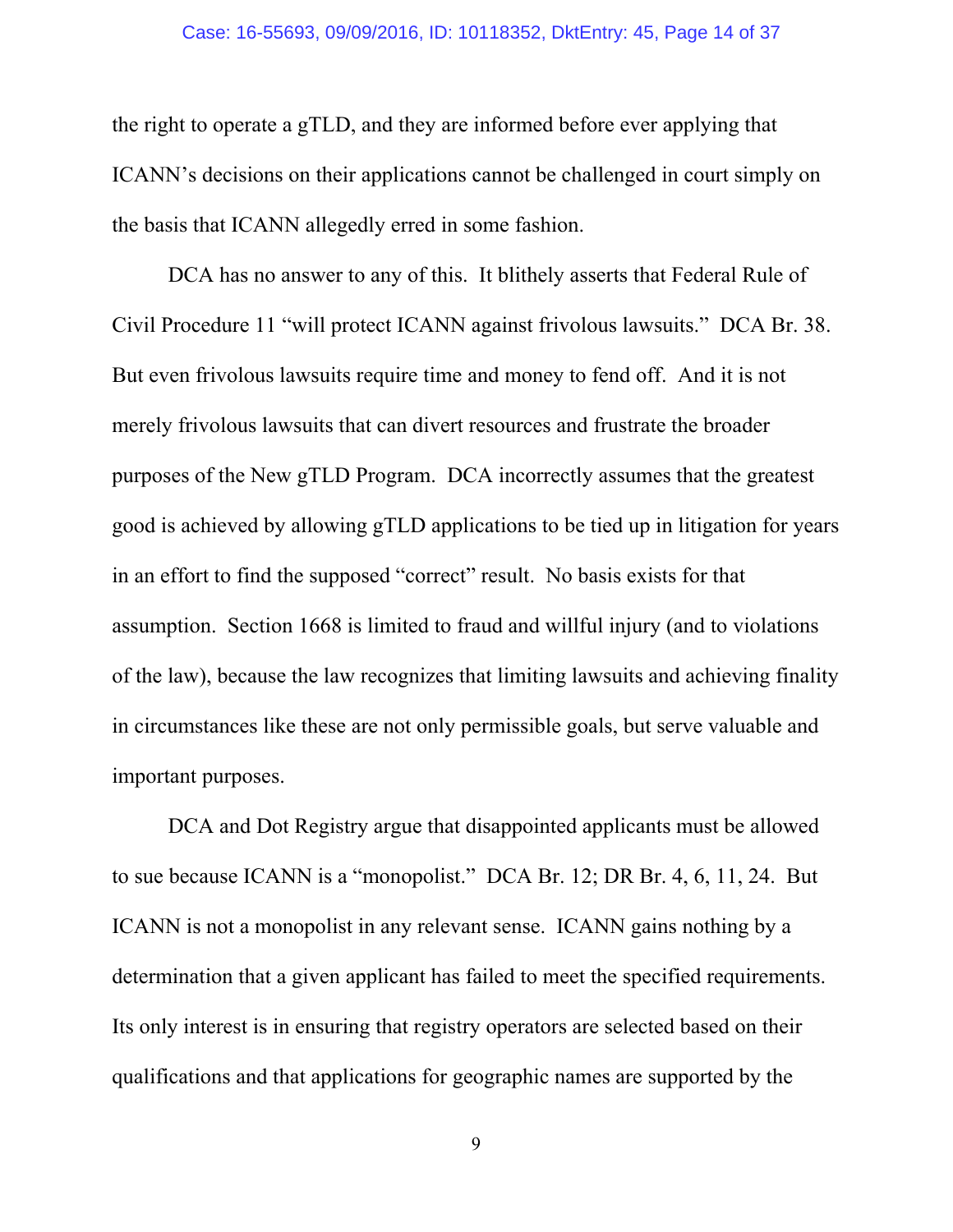relevant governmental entities, all as set forth in the Guidebook. ICANN's disinterested role in the process is further reason to find that the Covenant is valid.

# **4. DCA's Other Arguments Are Irrelevant and Groundless.**

DCA suggests that section 1668 bars the enforceability of the Covenant because the Covenant is "an *exclusion* of liability, not a *limitation* of liability." DCA Br. 37 (emphasis in original). At least as to this case, however, that distinction is irrelevant. Even in the case of a complete exclusion of liability, section 1668 prohibits only exclusions for fraud, willful injury, or violation of law. DCA's claims involve none of these.

DCA and Dot Registry argue that section 1668 should bar the Covenant because ICANN's independent review process supposedly does not provide a sufficient alternative to court proceedings. DCA Br. 40-41; DR Br. 18-23. Yet neither DCA nor Dot Registry cite any case holding that the purported absence of alternative procedures invalidates a clause under section 1668. In fact, courts have frequently enforced exclusions of liability without any finding that alternative remedies were available. *See* AOB 29-30 (citing cases).

Finally, DCA's assertion that the Covenant is not the "equivalent of a settlement agreement release" (DCA Br. 38) is a straw man. ICANN has not made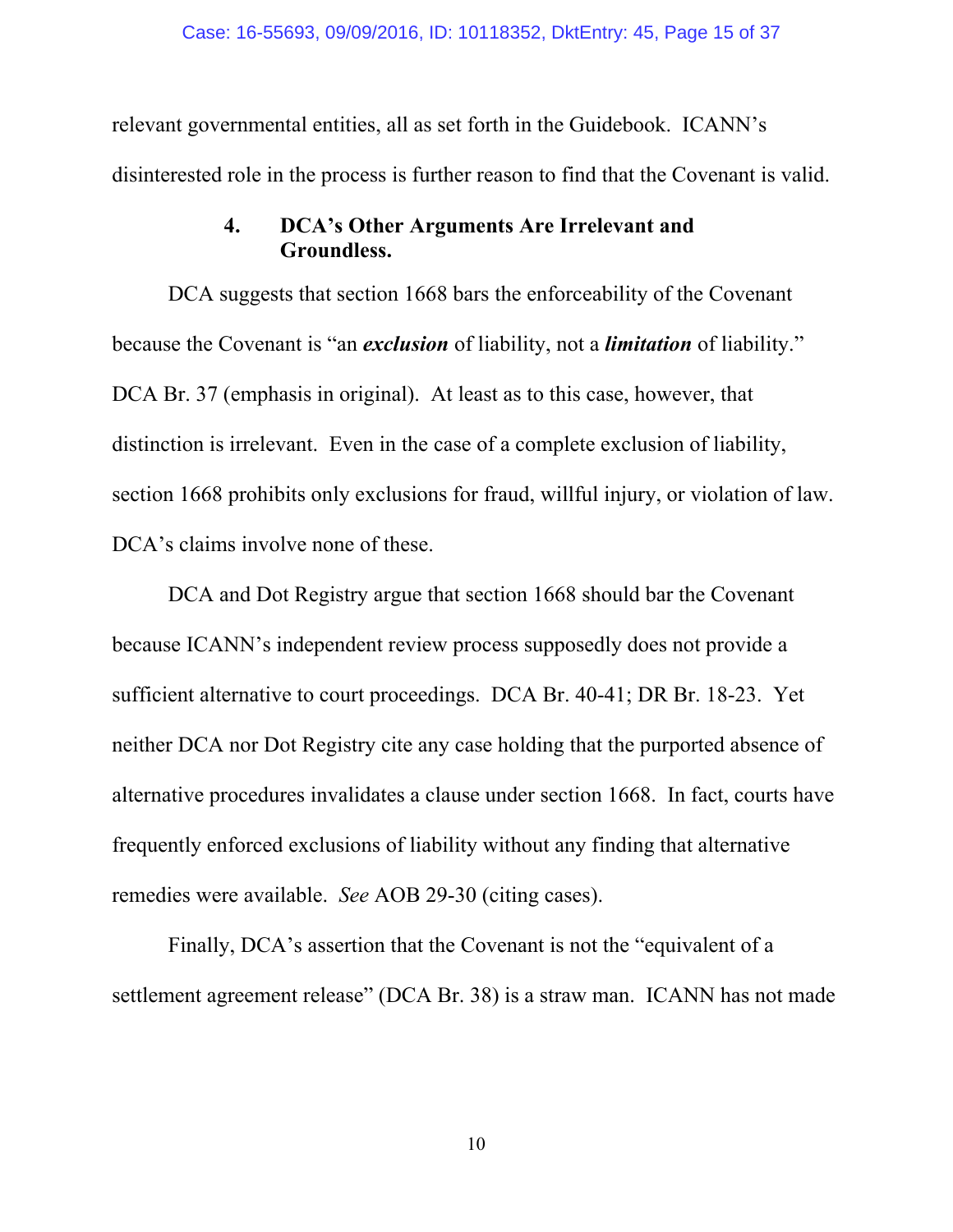that argument. The Covenant is valid here because DCA is not asserting a claim for fraud or willful injury, not because it is a settlement release.<sup>2</sup>

# **B. The Covenant Not to Sue Is Not Unconscionable.**

DCA alternatively argues that the Covenant should be invalidated on the ground of unconscionability. DCA Br. 41-44. This argument is also erroneous.

# **1. The Covenant Not to Sue Is Not Procedurally Unconscionable Because DCA Was Not Surprised or Oppressed by It.**

As ICANN's opening brief showed, procedural unconscionability focuses on surprise and oppression. AOB 38. DCA does not argue that it was surprised by the Covenant. Nor could it, given that the provision is prominently highlighted in the Guidebook and DCA admits it was aware of it. *See* AOB 39.

Nor has DCA shown oppression. Its only argument on this point is that it "had no ability to negotiate" the Covenant. DCA Br. 42. Even if that were true, it would not be determinative. DCA does not dispute that it is a sophisticated

<sup>2</sup> Citing *Regents of Univ. of Cal. v. Tunkl*, 60 Cal. 2d 92 (1963), Dot Registry argues that ICANN cannot invoke the "negligence exception" to section 1668 because the Covenant supposedly concerns the "public interest." DR Br. 9 n.4. This argument is not properly before the Court, because DCA did not raise it in its brief. *See Swan v. Peterson*, 6 F.3d 1373, 1383 (9th Cir. 1993) ("Generally, we do not consider on appeal an issue raised only by an amicus."). The argument is also groundless. DCA's claim here is not for negligence or other similar tortious conduct. It alleges only a dispute over the meaning of an IRP Declaration. *Tunkl* does not address this kind of claim. In addition, although new gTLDs benefit the public, the sophisticated business entities that apply to operate those gTLDs are not the kind of persons the "public interest" exception was adopted to protect.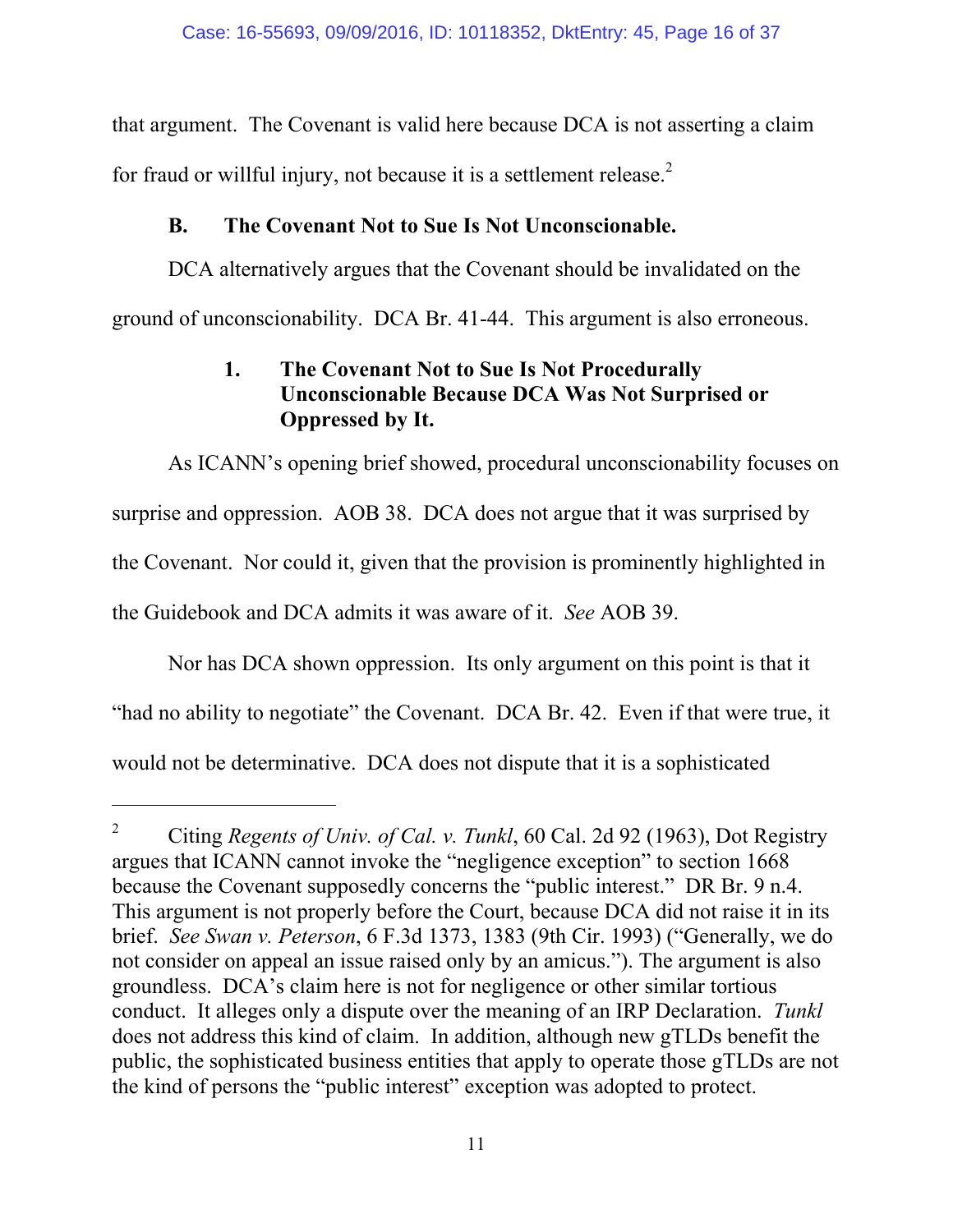business entity, and courts have repeatedly upheld releases in cases involving sophisticated business parties, even where one party arguably had greater bargaining power and where the release was non-negotiable. *O'Donoghue v. Superior Court*, 219 Cal. App. 4th 245, 258-59 (2013) (enforcing release and holding that "the 'adhesive aspect' of a contract 'is not dispositive' on the issue of unconscionability," especially where "the elements of surprise or misrepresentation are not present") (citations and alterations omitted); *Captain Bounce, Inc. v. Business Fin. Servs.,* No. 11-CV-858 JLS (WMC), 2012 U.S. Dist. LEXIS 36750, at \*19 (S.D. Cal. Mar. 19, 2012) ("[T]he business-to-business context of the Agreements is relevant . . . Plaintiffs are sophisticated borrowers distinguishable from the consumer or employee plaintiff who is a party to the typical unconscionable contract.").

Beyond that, DCA does not deny that the Guidebook was adopted only after extensive public comment, a process in which DCA participated. 4 ER 683-86, 689. DCA complains that ICANN adopted the Covenant even though some commenters objected to it. DCA Br. 14-15. But that does not make the Covenant oppressive or negate the public process by which it was adopted. DCA presents no evidence that ICANN failed to consider the comments. Nor does DCA dispute that ICANN explained in response to the comments its legitimate reasons for adopting the Covenant. 4 ER 706; *see also* 4 ER 705-12.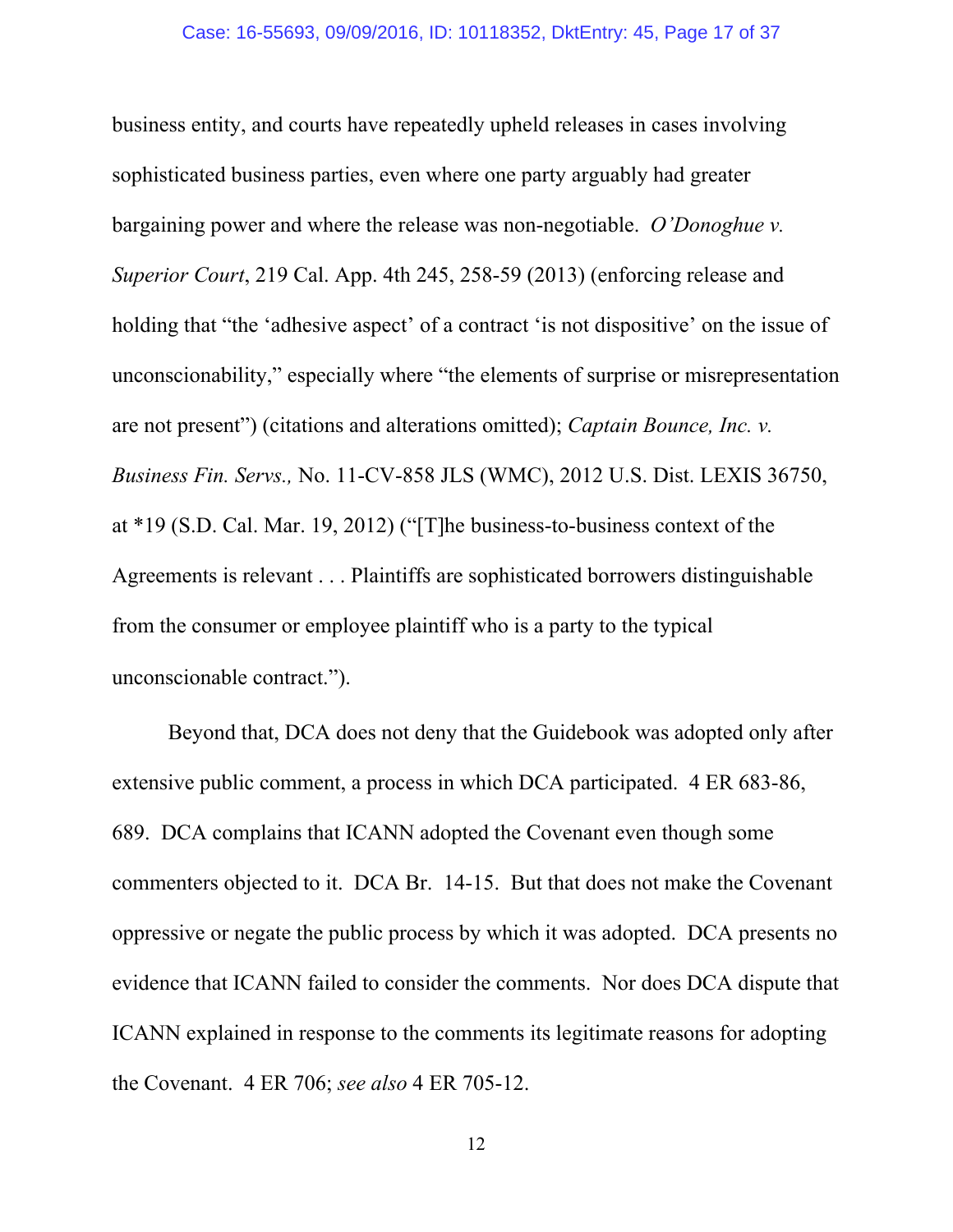Likewise groundless is DCA's complaint that the Guidebook "does not encourage the parties to consult with an attorney before signing, nor did DCA do so." DCA Br. 43. DCA does not contend that it was discouraged from seeking the advice of counsel, and as a sophisticated entity it had the resources to do so.

Dot Registry argues that the Covenant was a surprise because ICANN's Bylaws supposedly "suggested that the IRP would be a dispute resolution process akin to an arbitration." DR Br. 25. Dot Registry does not identify the provision that supposedly created this impression. Nor does it claim that IRP proceedings are not conducted in accordance with ICANN's Bylaws or the Guidebook. Dot Registry asserts that "ICANN has interpreted the IRP procedure in such a way as to limit applicant's procedural rights." DR Br. 19. The only examples it offers, however, are that briefs are limited to twenty-five pages, that hearings are typically telephonic, and that hearings generally do not include live witnesses. None of these parameters is surprising in an informal, alternative accountability mechanism intended to avoid the costs, burdens, and delay of full-blown court proceedings. Indeed, even in litigation, similar rules often apply to such things as dispositive motions.<sup>3</sup> Dot Registry also complains about the limited scope of the IRP standard

<sup>3</sup> *See, e.g.,* C.D. Cal. L.R. 11-6 (limiting memoranda to twenty-five pages); S.D. Cal. L.R. 7.1(d)(1) ("A judge may, in the judge's discretion, decide a motion without oral argument."); C.D. Cal. L.R. 7-6 ("Factual contentions involved in any motion and opposition to motions shall be presented, heard, and determined upon (continued)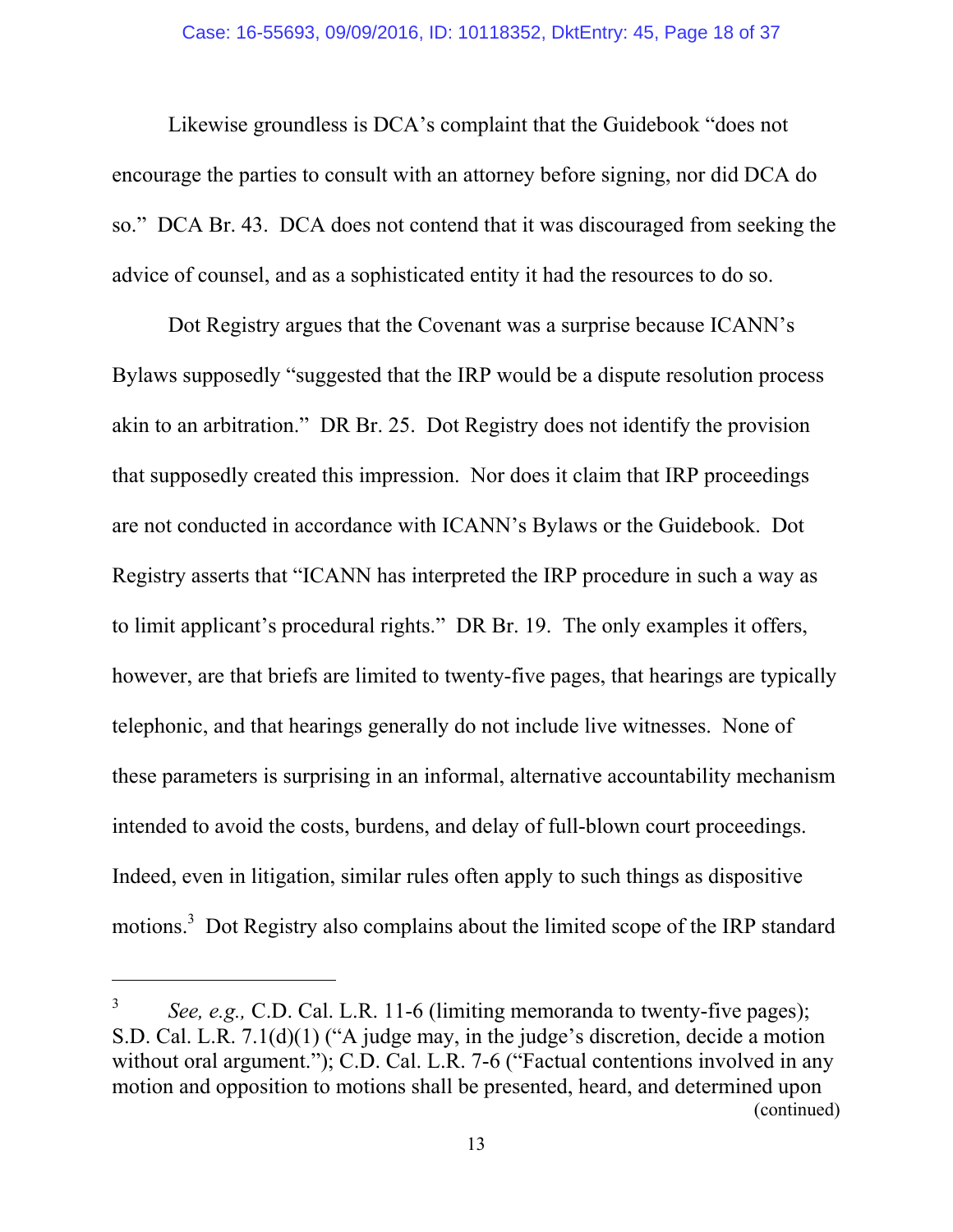of review, and that ICANN does not deem IRP final declarations binding. DR Br. 21-22. However, as discussed below and in ICANN's opening brief, neither of those aspects of the IRP could come as a surprise to applicants or has any relevance here.

# **2. The Covenant Not to Sue Is Not Substantively Unconscionable.**

DCA and Dot Registry argue that the Covenant is substantively unconscionable because it is supposedly "one-sided." DCA Br. 43-44; DR Br. 26- 30. This argument, however, ignores settled law that "[u]nconscionability turns not only on a 'one-sided' result, but also on an absence of 'justification' for it." *Walnut Producers of Cal. v. Diamond Foods, Inc.*, 187 Cal. App. 4th 634, 647 (2010) (citations omitted).

Here, as discussed above, there is ample justification for the Covenant. Nor is it true that only ICANN benefits. When given effect, the Covenant achieves finality and reduces delays and uncertainties, which benefits the participants generally and hastens the delivery of the benefits of new gTLDs. As this case illustrates, the interested parties are not limited to ICANN and the parties whose applications do not prevail. They include successful applicants and the consumers,

declarations and other written evidence . . . alone, except that the Court may, in its discretion, require or allow oral examination of any declarant or any other witness.").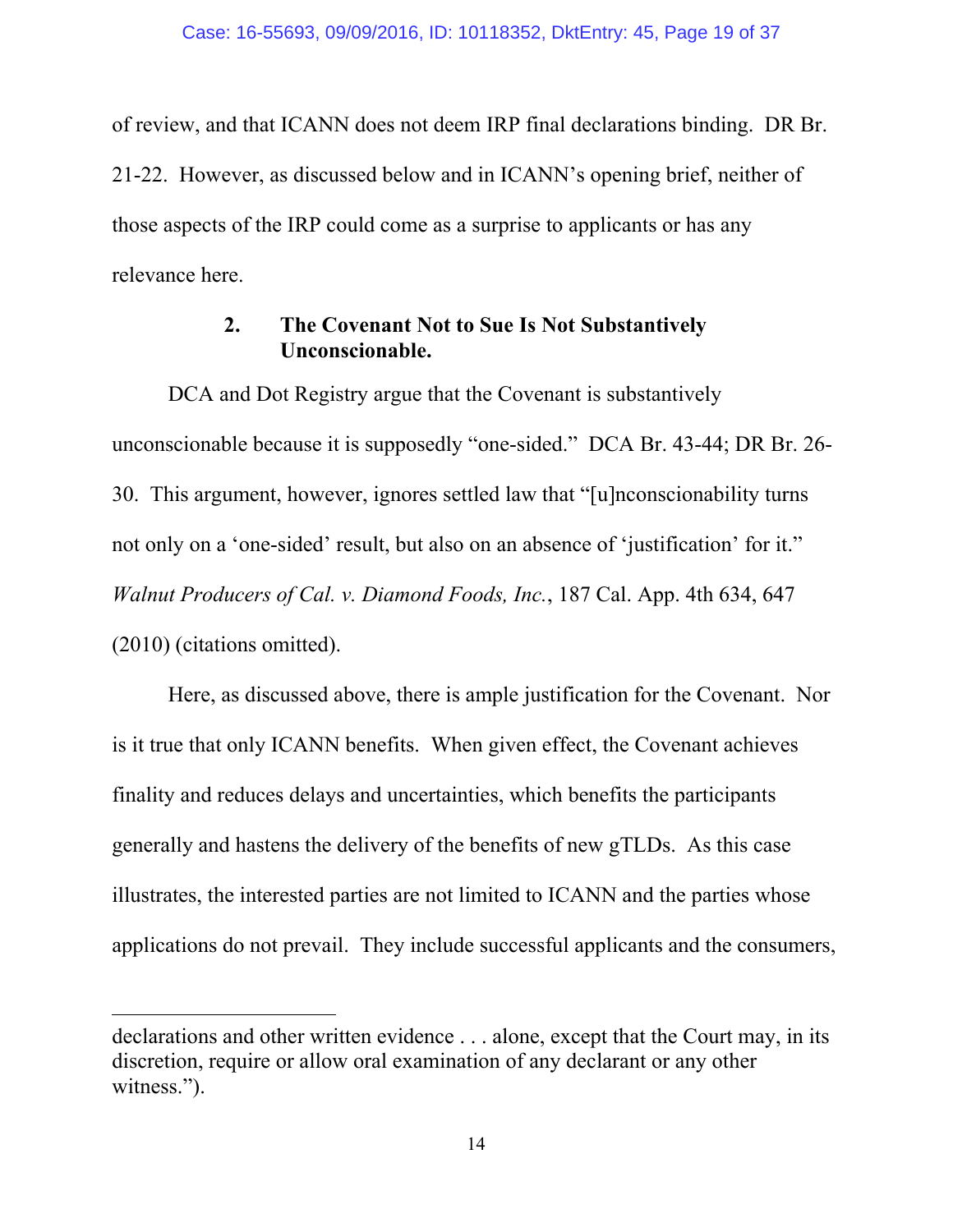businesses, and governmental entities that directly benefit from a system that facilitates prompt delegation of gTLDs.

#### **C. The Covenant Not to Sue Was Not Procured by Fraud.**

DCA argues that "fraud in the inducement" occurred because DCA was "falsely led to believe that the IRP provided legitimate and binding redress in lieu of court review." DCA Br. 45. Yet, DCA still fails to identify any false representation (let alone a *knowingly* false one) that ICANN made on that issue. It points only to ICANN's statements after the Guidebook was adopted that ICANN does not consider IRP declarations to be binding—statements that DCA does not allege were false. DCA's own cited authority confirms that this is not fraud. DCA Br. 44 (citing *Jewelers Mut. Ins. Co. v. Adt Sec. Servs*., No. C 08-02035 JW, 2009 U.S. Dist. LEXIS 58691 (N.D. Cal. July 9, 2009) (dismissing fraud claim where plaintiff relied on defendant's alleged statement, made after the contract was entered, that it had fulfilled its contractual obligation).

\* \* \* \* \*

 The Covenant is not unconscionable, and was not procured by fraud. Nor has DCA asserted a claim to which section 1668 applies. The district court's order finding serious questions regarding the Covenant's enforceability should accordingly be reversed and the preliminary injunction vacated.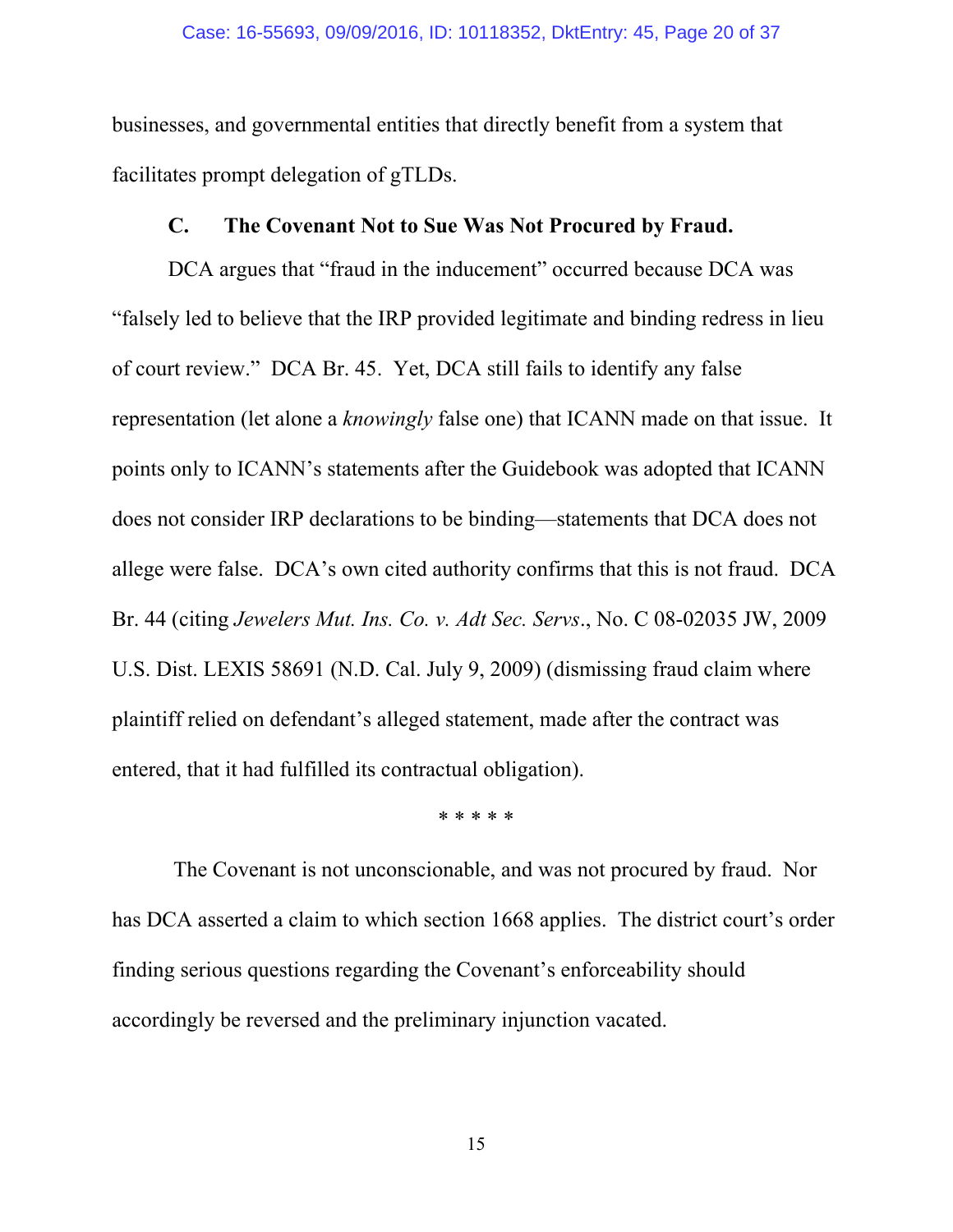### **II. THE DISTRICT COURT ERRED IN FINDING SERIOUS QUESTIONS ON THE MERITS.**

Because the Covenant bars this lawsuit, the preliminary injunction must be reversed even if DCA had shown a likelihood of success on the merits of its underlying claim. But DCA has failed on that issue as well.

# **A. DCA's New Rationale Is No More Valid than the District Court's Previous Two Rationales.**

As noted, DCA does not seriously attempt to defend the district court's rationale for concluding that DCA is likely to prevail on the merits. The district court stated that it was "reasonable to infer" that the IRP Panel ruled that ICANN must treat DCA as having satisfied the 60% government endorsement or nonobjection requirement. 1 ER 23. As ICANN's opening brief demonstrated (AOB 44-50), this ruling is irreconcilable with the IRP Declaration. The IRP Panel addressed only DCA's arguments regarding the Governmental Advisory Committee ("GAC") advice. The IRP Panel nowhere ruled—or even suggested that DCA had the requisite 60% support or non-objection, or that DCA could skip over that requirement. To the contrary, the IRP Panel expressly declined to make any such ruling when it explicitly stated that it was not ruling on any other of DCA's challenges. 4 ER 815.

DCA does not respond to any of this, effectively conceding that the district court's second rationale was no more valid than the court's admittedly mistaken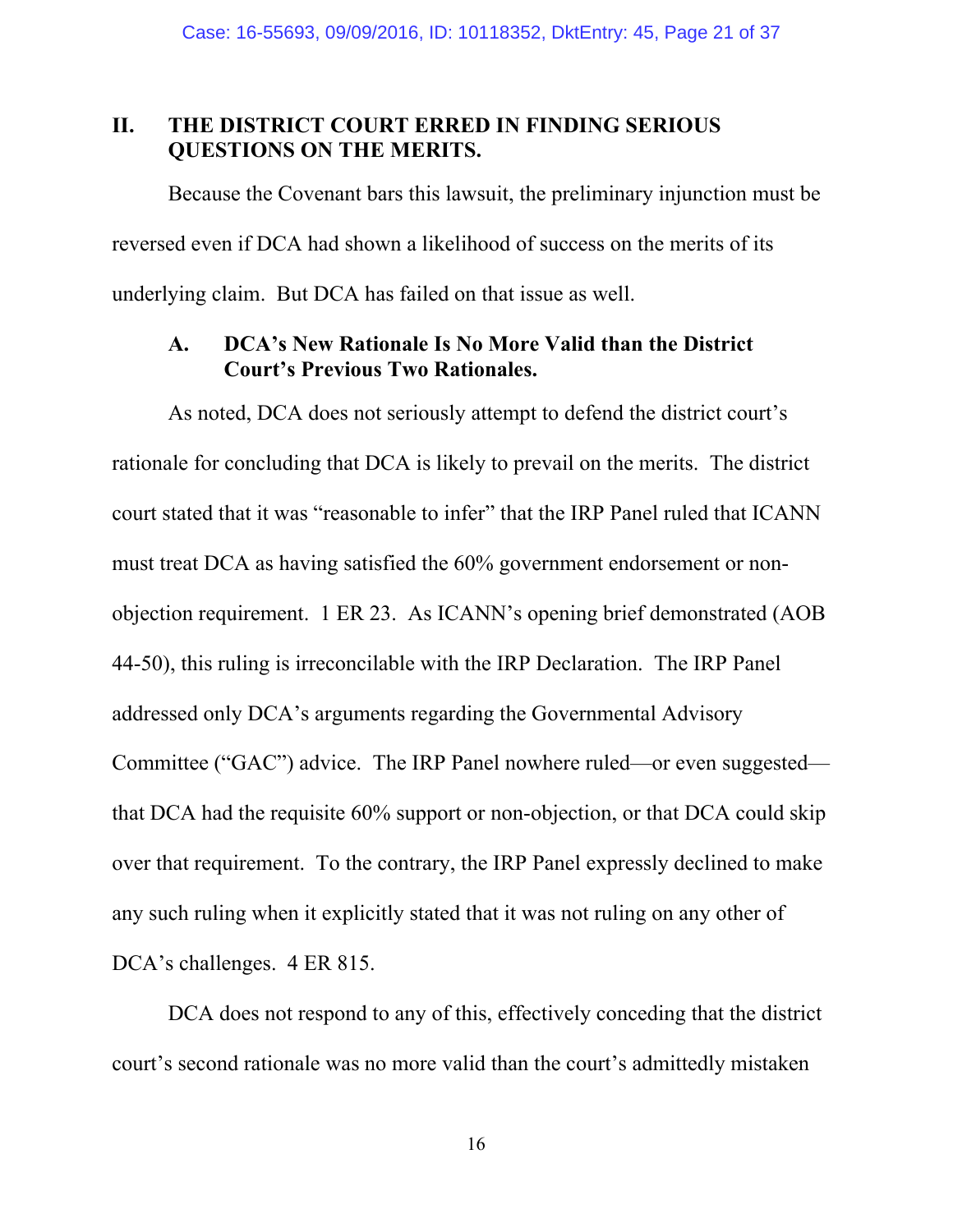original ruling. Instead, DCA argues that it is likely to prevail because it "had sufficient endorsements before the GAC advice and after." DCA Br. 46. According to DCA, its endorsements were sufficient "[b]ecause ICANN accepted the AUC and UNECA endorsements in passing ZACR's application," which meant that "ICANN was required to accept the valid endorsements from the AUC and UNECA for DCA." *Id*. at 47. This argument fails for several reasons.

## **1. DCA's New Rationale Does Not Fall Within DCA's Ninth Cause of Action.**

At the threshold*,* DCA's argument is not based on the IRP Declaration and thus is outside the scope of DCA's Ninth Cause of Action. The Ninth Cause of Action seeks a declaration that ICANN be required to "follow the IRP Declaration." 7 ER 1562. The IRP Panel, however, never determined that DCA had "sufficient endorsements" or that ICANN was required to accept as valid DCA's purported endorsements from the AUC and UNECA. ICANN's determination of that issue thus cannot have been in contravention of anything the IRP Panel declared, and thus cannot support the only basis on which DCA sought a preliminary injunction.

# **2. DCA Did Not Have Valid Endorsements From Either the AUC or UNECA.**

Even if DCA's argument fell within the Ninth of Cause of Action, DCA is incorrect that it possessed valid endorsements or that it stood on the same footing with ZACR.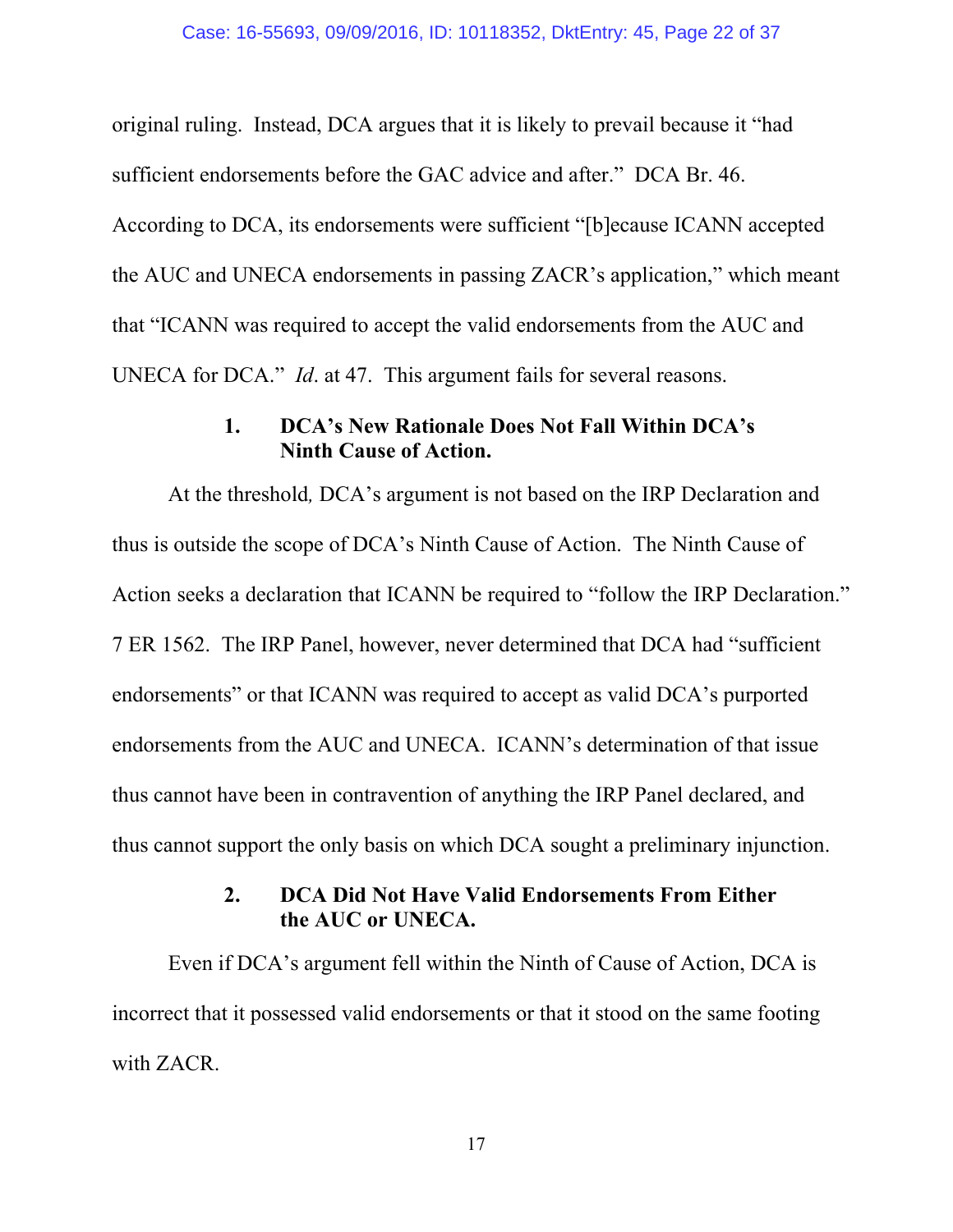#### **(a) The AUC Supported ZACR, Not DCA.**

DCA does not dispute that the AUC has unequivocally and repeatedly stated that it supports only ZACR's application, and not DCA's. Instead, DCA argues that the AUC's unambiguously stated position should be disregarded because the AUC is supposedly bound by a 2009 letter of support for DCA, even though the AUC withdrew that letter in 2010. DCA asserts that, under the Guidebook, once a government expresses support, it is forever bound by that expression unless the applicant thereafter fails to meet a condition expressly included in the endorsement. DCA Br. 47. This argument, which the district court did not adopt, is groundless.

First, DCA erroneously assumes that the AUC's 2009 letter was valid to begin with. In fact, as ICANN made clear to DCA in clarifying questions sent in 2015, the AUC's letter did not comply with the Guidebook's requirements because it did not demonstrate the government's understanding that DCA was seeking the .AFRICA string through the gTLD application process and did not demonstrate that DCA was willing to accept the conditions under which the string would be available. 5 ER 930; 6 ER 1350. Accordingly, the clarifying questions requested that DCA submit an updated letter that satisfied these requirements. 6 ER 1350. But DCA never did so, even after ICANN gave DCA a second opportunity, lasting three months, to provide an updated letter during the Extended Evaluation of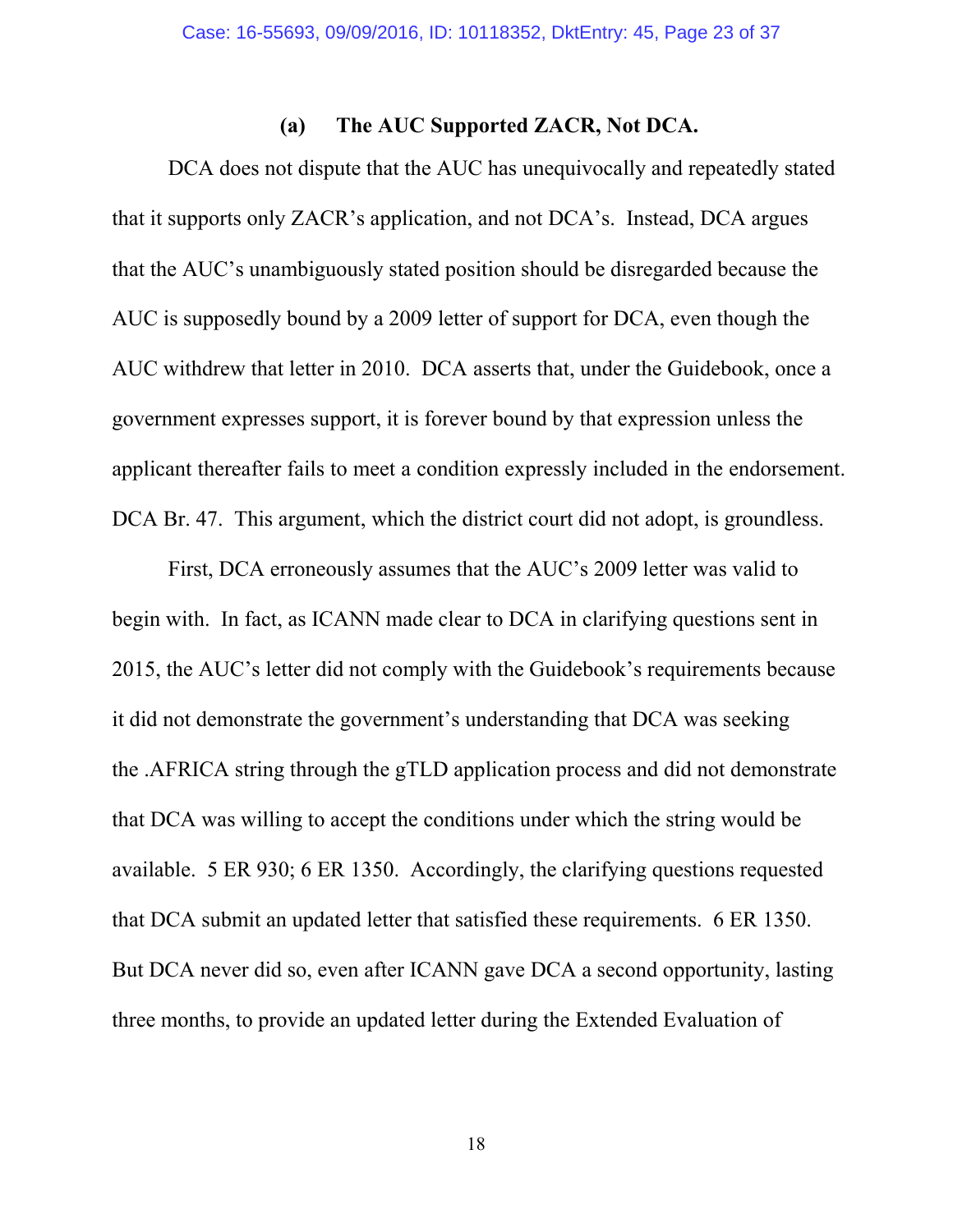DCA's application. 6 ER 1356. This, by itself, rendered the 2009 AUC letter invalid and insufficient to meet the Guidebook's requirements.

Second, even if the 2009 AUC letter had not been defective, DCA is incorrect that the Guidebook prevents the AUC from withdrawing its support. DCA relies on language from section 2.2.1.4.3 of Guidebook, but that language was not proposed even in draft form until November 2010, and the Guidebook was not adopted until September 2011—both well after the AUC withdrew its letter in April  $2010.<sup>4</sup>$ 

In addition, even if the language had been in effect, nothing in the Guidebook suggests that section 2.2.1.4.3 is addressed to the circumstance here, where the initial letter of support was sent nearly three years before the application period was even open and was withdrawn only eight months later, still two years before the application was even submitted.

DCA suggests that section 2.2.1.4.3 is intended to protect applicants that have incurred application expenses in reliance on a letter of support. DCA Br. 16-17. Yet DCA offers no evidence to support that view. Nor could it. It makes no sense to suggest that ICANN would adopt a provision that purports to dictate to governmental entities the circumstances under which they may change

<sup>4</sup> The versions of the Guidebook are available at https://newgtlds.icann.org/en/about/historical-documentation. The November 2010 draft is version 5. The September 2011 version is version 9.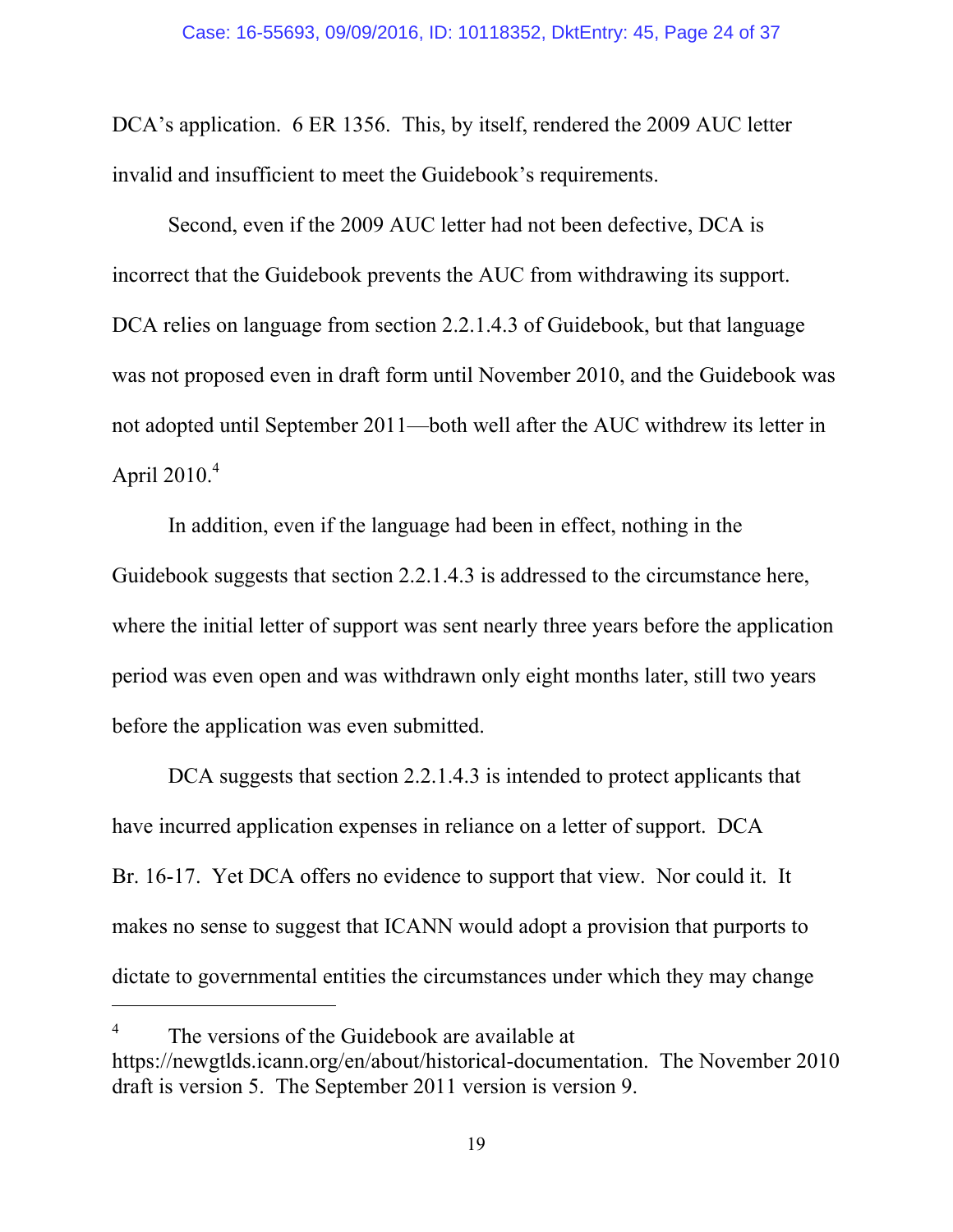#### Case: 16-55693, 09/09/2016, ID: 10118352, DktEntry: 45, Page 25 of 37

their support. In the Guidebook language on which DCA relies, section 2.2.1.4.3 refers only to "registry operators" and provides that, in the event of a dispute between a governmental entity and a "registry operator," ICANN will comply with a court order from the government's jurisdiction. 5 ER 930. This language makes clear that the Guidebook is not attempting to unilaterally dictate when a government may withdraw support, let alone attempting to do so with respect to an applicant rather than a registry operator. Here, DCA was not even an applicant yet. The AUC provided its initial letter and withdrew it before DCA even submitted its application. DCA's argument that a governmental entity may not withdraw its support before an application is even submitted is meritless.

DCA also argues that the AUC's letter of withdrawal was invalid because it was not signed by the same person who signed the letter of support. DCA Br. 3. This argument is likewise groundless. DCA has offered no evidence that the person signing the withdrawal letter was not authorized to do so, or that the withdrawal letter did not reflect the AUC's intent. To the contrary, the AUC's subsequent actions—holding an open selection process, choosing ZACR, and then unequivocally informing ICANN that it supports ZACR and not DCA—remove any doubt that the AUC intended to withdraw any support for DCA. Similarly groundless is DCA's assertion that the AUC's letter "did not expressly withdraw its endorsement of DCA." DCA Br. 16. Not only do the AUC's subsequent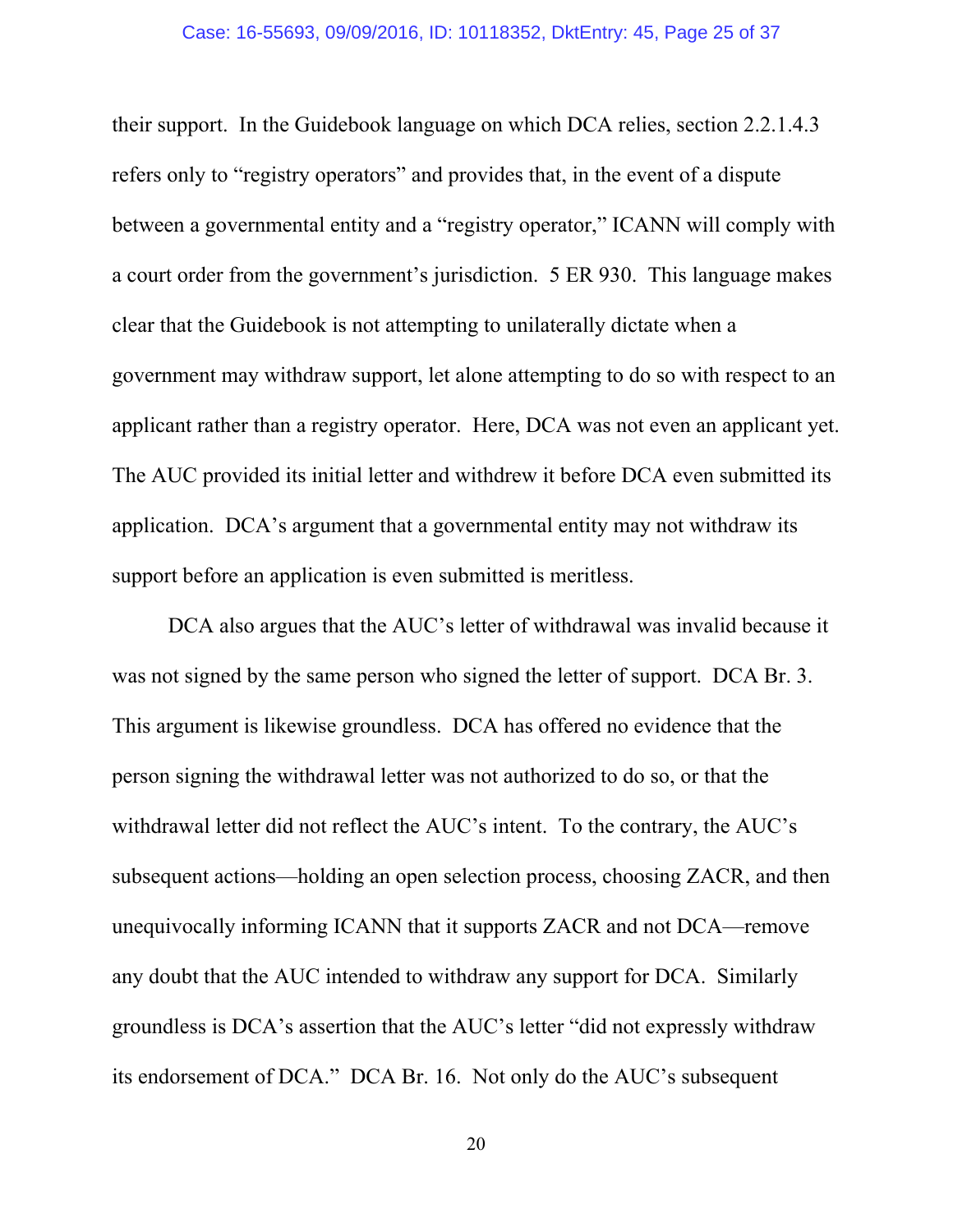#### Case: 16-55693, 09/09/2016, ID: 10118352, DktEntry: 45, Page 26 of 37

actions refute that assertion, but the withdrawal letter itself is clear that the AUC has "reconsidered its approach" with respect to .AFRICA and "no longer endorses individual initiatives in this matter." 6 ER 1314. Instead, the AUC said it would go "through an open process" to select its preferred applicant. *Id*. This cannot be interpreted as meaning anything other than that the AUC was withdrawing its previous letter of support for DCA.

Also meritless is DCA's argument that ICANN "did not consider the withdrawal valid" because ICANN supposedly "considered and evaluated" DCA's application until June 2013. DCA Br. 16. Even assuming that ICANN was fully informed of the AUC's withdrawal of support, that would not mean that DCA's application was dead in the water. It would just mean that DCA did not have available to it one avenue for satisfying the 60% support or non-objection requirement. It was thus entirely appropriate for ICANN to continue processing DCA's application along with the other 1,929 applications it received under the New gTLD Program—and doing so was not an admission that ICANN believed DCA had the AUC's support or had otherwise satisfied the 60% requirement.<sup>5</sup>

<sup>5</sup> As purported evidence that it disclosed that the AUC had withdrawn its support, DCA cites to ER 1771, which is DCA's reply memorandum in support of its preliminary injunction motion. That memorandum in turn cites to an excerpt of DCA's application, found at 3 ER 503. In that excerpt, DCA referred elliptically to an "attempt to invalidate" the AUC endorsement. DCA did not state that the "attempt to invalidate" was a letter from the AUC withdrawing its own support. (continued)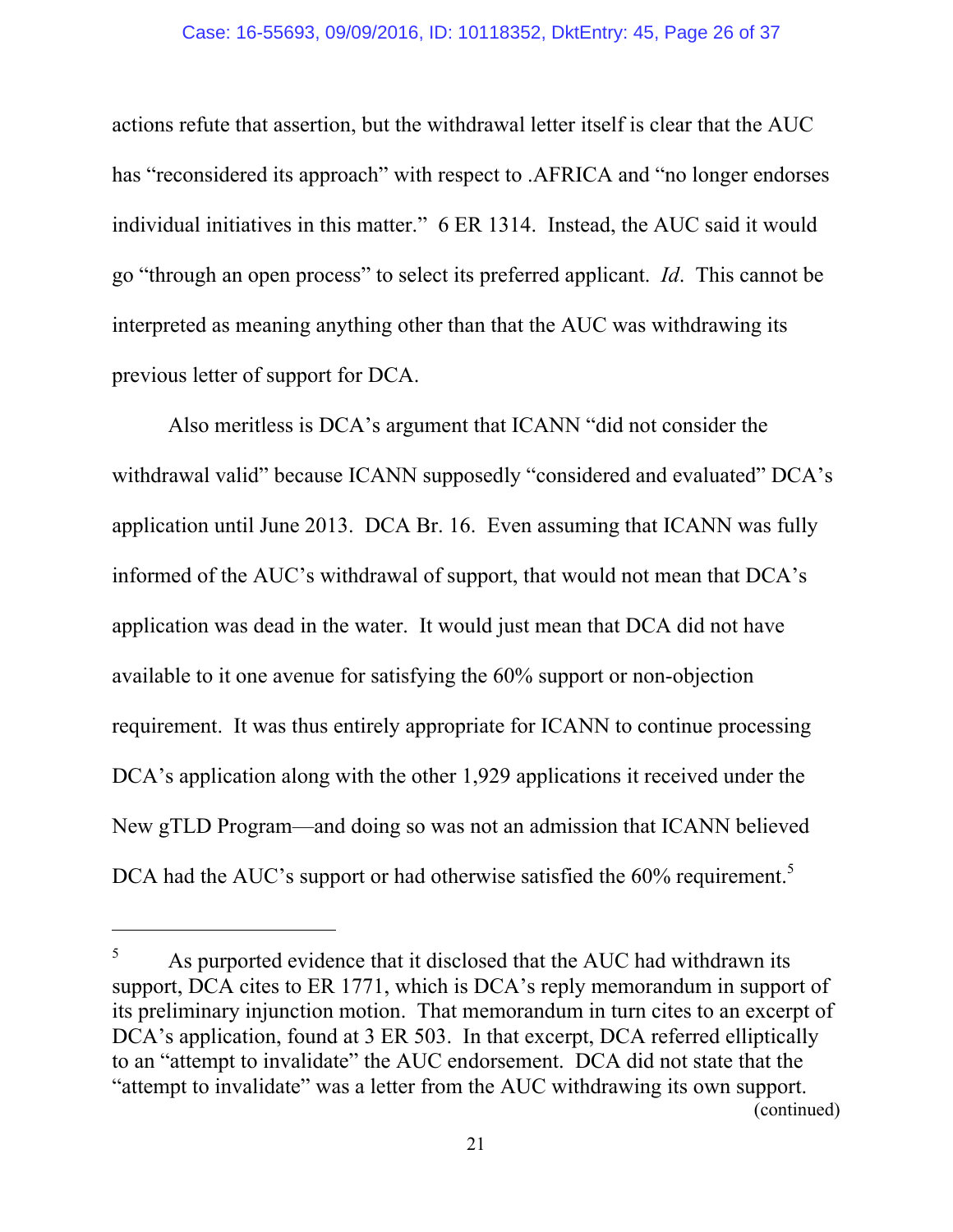# **(b) DCA Did Not Have a Valid Endorsement from UNECA.**

DCA also argues that it had UNECA's support, pointing to a letter UNECA sent in August 2008. DCA Br. 47-48; 6 ER 1316. This argument is also meritless.

First, like the AUC letter, UNECA's letter did not comply with the Guidebook requirements. ICANN issued clarifying questions to DCA in September 2015 that pointed out this defect and requested an updated letter. 6 ER 1342. If UNECA had actually supported DCA, and if it were a proper representative of the African governments, it would have been a simple matter for DCA to respond to the clarifying question by submitting a properly completed letter. DCA never did so. This, by itself, rendered UNECA's letter invalid and insufficient to meet the Guidebook's requirements.

Second, far from supporting DCA, UNECA wrote in 2015 that UNECA "is neither a government nor a public authority" and "does not have a mandate to represent the views or convey the support or otherwise of African governments in matters relating to application for delegation of the gTLD." 3 ER 510-11; *see also* 4 ER 653-54 (earlier version of same letter). So, in addition to refusing to provide an updated letter satisfying the Guidebook's requirements, UNECA clarified that

Instead, DCA described the "attempt" as a "forged, unstamped letter" that was a "work of sabotage." 3 ER 503. This purported disclosure was hardly enough to inform ICANN as to what actually happened.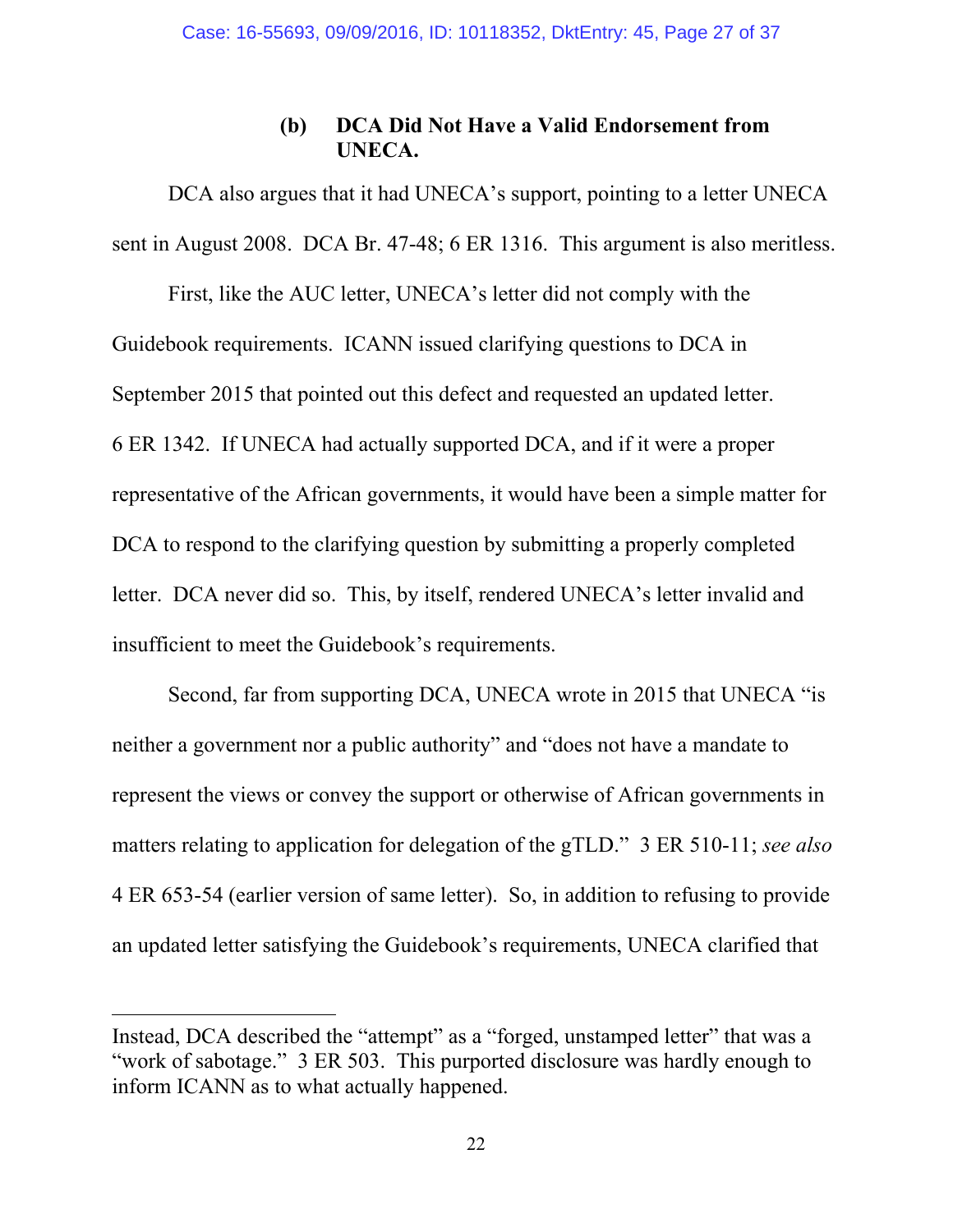its 2008 letter could not be taken as expressing the support of any African nation for DCA. *Id.* 

## **(c) DCA's Complaints About ZACR's Endorsements Are Irrelevant and Erroneous.**

Unable to demonstrate that it satisfied the 60% requirement, DCA tries to turn the table by arguing that "ZACR's endorsements were improper." DCA Br. 49. This argument is irrelevant because a purported lack of support for ZACR's application would not mean that DCA had the required support or non-objection. DCA must show that its own application satisfied the requirements, not merely argue that ZACR's application failed to.

But even if ZACR's endorsements were relevant, DCA is incorrect that ZACR's application did not satisfy the 60% requirement. Citing its brief in the court below rather than any evidence, DCA argues that "most" of the letters of support ZACR submitted "do not mention ZACR by name." DCA Br. 49. Even if this were true, it would be irrelevant. ZACR still had the updated AUC support letter, which DCA does not dispute mentions ZACR by name and contains the other information required by the Guidebook. Because the AUC represents all of the countries in Africa except Morocco (3 ER 527-28), its endorsement by itself satisfies the 60% requirement, without regard to any other letters.

DCA's argument that ICANN "discriminat[ed]" against DCA (DCA Br. 3) fails for the same reason. Just as it did with DCA, ICANN sent clarifying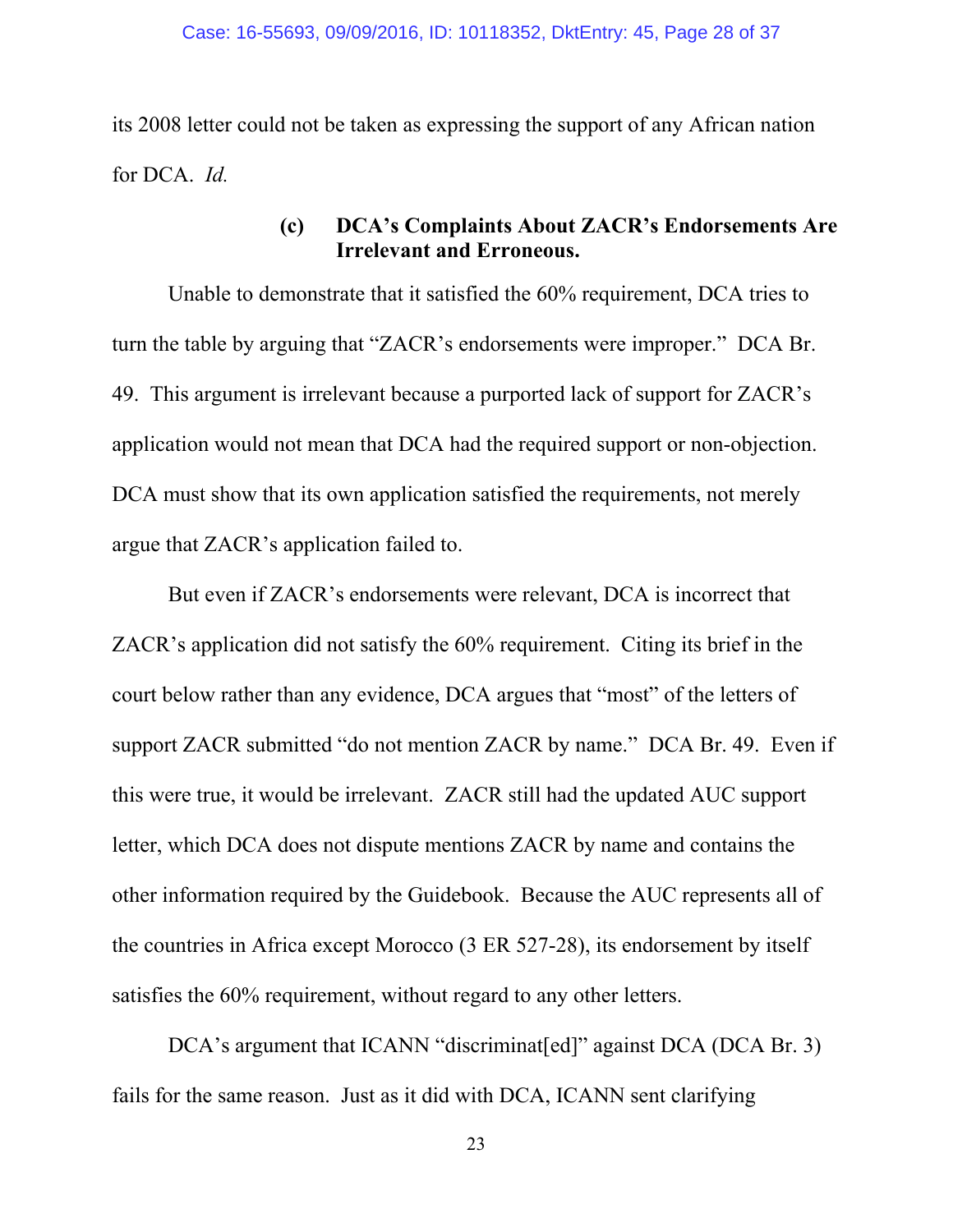questions to ZACR regarding the letter of support the AUC initially provided for ZACR's application. 2 ER 94. In contrast to DCA, however, ZACR complied with ICANN's request for an updated letter and submitted one that fully complied with the Guidebook requirements. 2 ER 230. DCA's argument that it was treated differently from ZACR is thus unfounded. Both were issued clarifying questions and asked to provide an updated letter, but only ZACR complied with that request.

DCA was likewise not treated differently from ZACR with respect to support from UNECA. DCA relies on a passage from ICANN's submission to the IRP Panel in which ICANN stated that it accepted the ICC's advice that UNECA "should be treated as a relevant public authority" and that UNECA's endorsement had been "taken into account." 4 ER 798. That passage, however, was written before UNECA submitted its letter in 2015 making clear that UNECA lacks authority to speak on behalf of African nations regarding gTLD applications. 3 ER 510-11. Further, UNECA's clarification regarding its lack of authority did not affect the processing of ZACR's application because ZACR satisfied the 60% support or non-objection requirement by virtue of the AUC's support.

DCA complains that ICANN improperly "ghost wrote" the AUC's updated letter of support. DCA Br. 49; *see* 3 ER 505. This is also specious. To help applicants ensure that their letters of governmental support meet the Guidebook requirements, the Guidebook contains a sample form of an endorsement letter.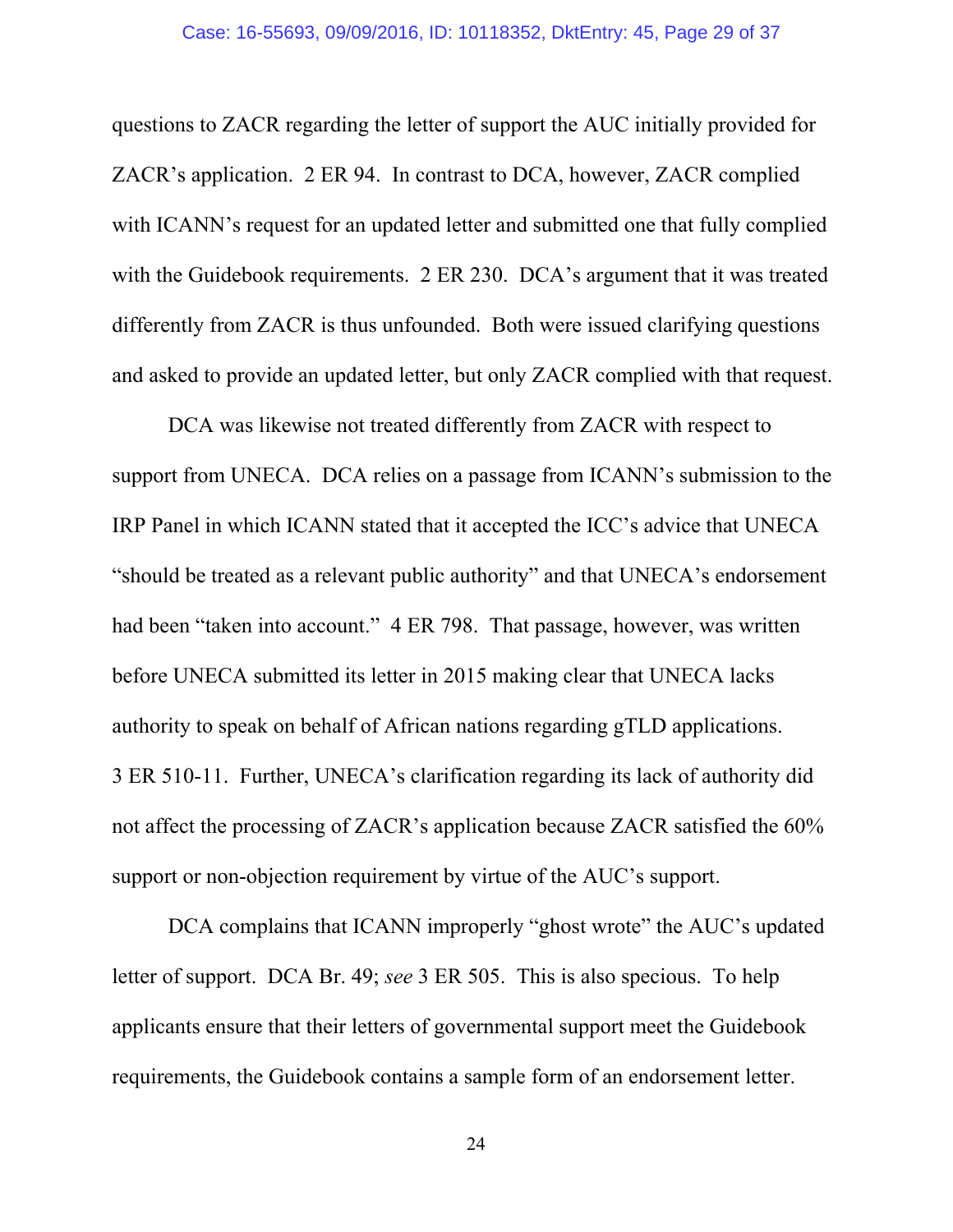5 ER 952. As noted, the AUC's initial letter of support for ZACR did not comply with the Guidebook requirements, thus prompting ICANN to issue clarifying questions asking ZACR for an updated letter from the AUC. 2 ER 94. ICANN staff prepared the draft letter to which DCA refers (3 ER 506) shortly thereafter. With the AUC already having made clear its support of ZACR, there was nothing improper in ICANN staff providing this guidance in completing the required paperwork, consistent with the Guidebook.

There was also nothing improper in ICANN explaining to the AUC, in a publicly posted response to the AUC's inquiry, the options available to the AUC through the GAC process. DCA Br. 17; 6 ER 1333. $<sup>6</sup>$  DCA assumes that ICANN</sup> must stand mute when inquiries are made and cannot answer questions or volunteer information about its procedures. No basis exists for that assumption. DCA suggests that giving such information violates ICANN's duty to act "independently." DCA. Br. 17. But DCA cites nothing saying that independence requires ICANN to remain silent about its procedures. Any such duty of silence would be particularly perverse with respect to governmental entities like the AUC. Far from being obligated to not communicate with them, ICANN's Bylaws require ICANN to "recognize[e] that government and public authorities are responsible for

<sup>6</sup> As noted at 4 ER 757 ¶ 22, the letter is posted at https://www.icann.org/en/system/files/correspondence/crocker-to-ibrahim-08mar12-en.pdf.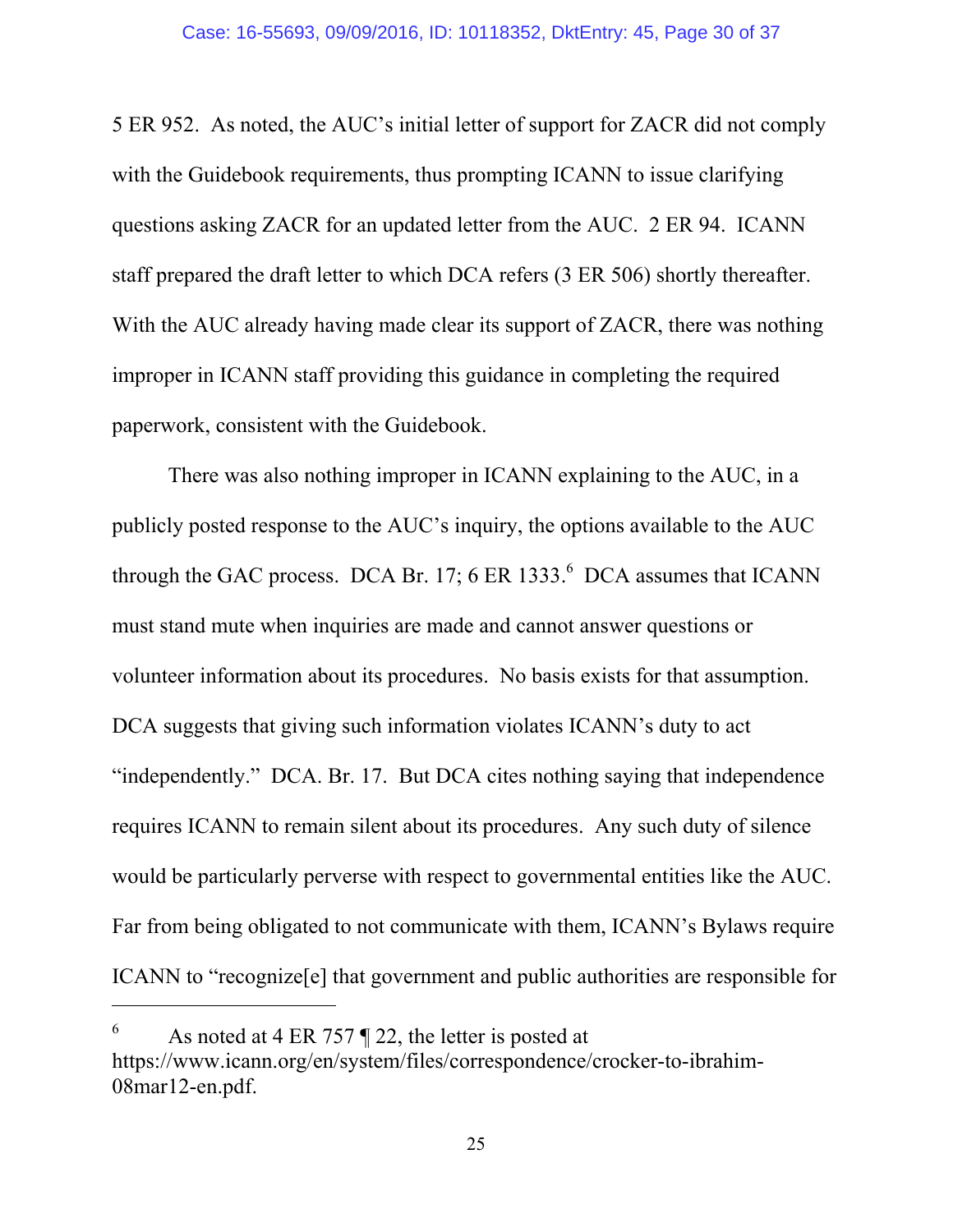#### Case: 16-55693, 09/09/2016, ID: 10118352, DktEntry: 45, Page 31 of 37

public policy" and to "duly tak[e] into account governments' or public authorities' recommendations." 6 ER 1202.

DCA also is incorrect in arguing that the AUC's endorsement of ZACR was invalid because the AUC had earlier requested that ICANN put .AFRICA on a reserved names list. DCA Br. 49. As ICANN explained to the AUC, placing .AFRICA on a reserved names list would have prevented any entity including an entity supported by the AUC—from applying for the string. 6 ER 1333 n.1. It also would have been inconsistent with the purpose of the New gTLD Program—and with the AUC's own stated desires—in making strings such as .AFRICA available. 6 ER 1333. Accordingly, ICANN declined the AUC's request. None of this, however, has any bearing on the validity of the AUC's endorsement of ZACR. DCA points to nothing in the Guidebook or anywhere else that says that making the reserved names request disqualified the AUC from thereafter supporting ZACR's application. Nor is there any reason why that should be the result. The request itself was not improper, and preventing the AUC from expressing its support simply because it inquired about reserving the name would be contrary to the entire purpose of the 60% support or non-objection requirement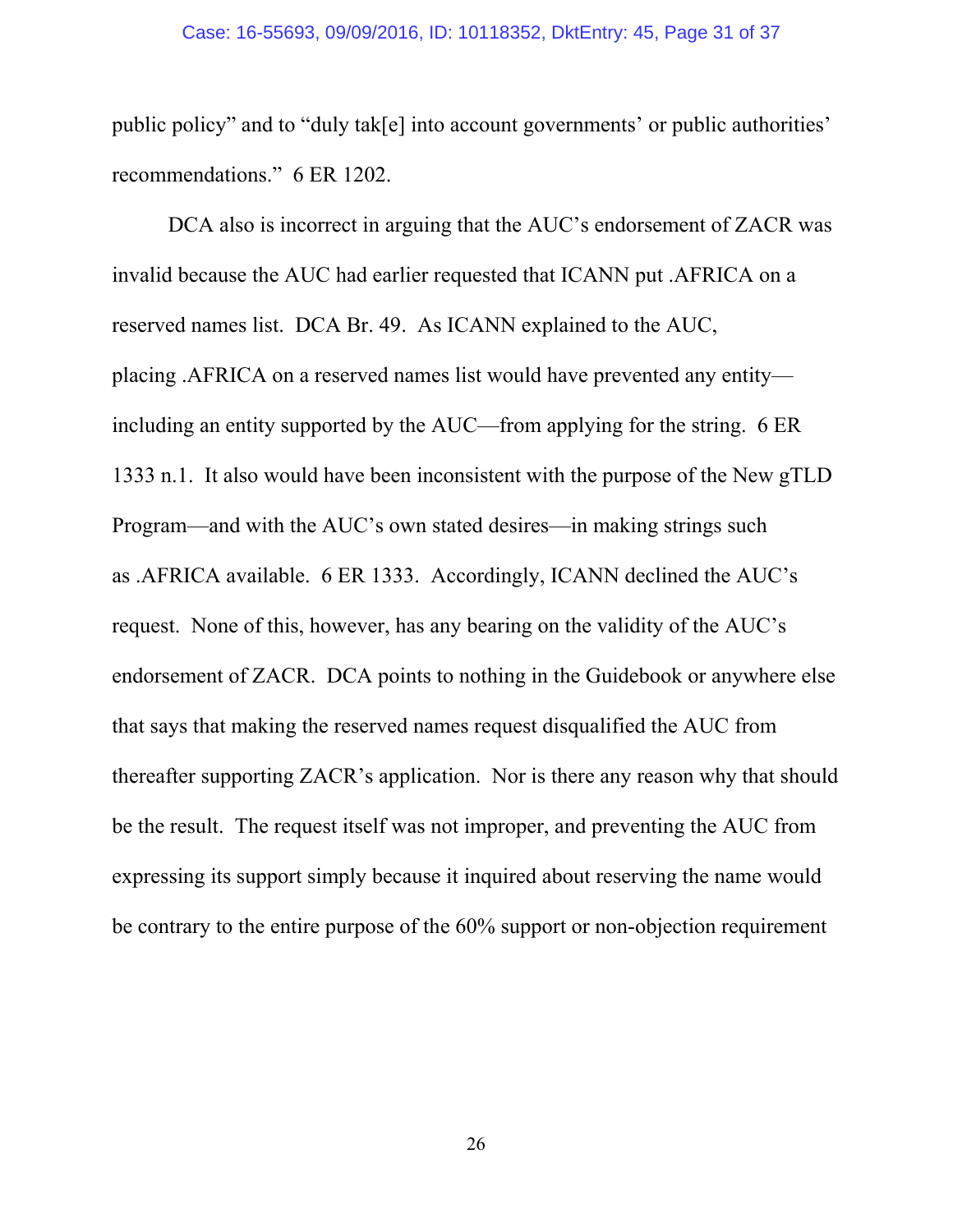#### Case: 16-55693, 09/09/2016, ID: 10118352, DktEntry: 45, Page 32 of 37

in ensuring that the operator of a geographic gTLD be satisfactory to the governments in that region.<sup>7</sup>

Similarly groundless is DCA's argument that ZACR entered into an improper "assignment of rights" with the AUC. DCA Br. 49; *see also* DCA Br. 17-18. The language of ZACR's application that DCA quotes is not an assignment of any rights. The language simply states that the AUC retains its rights, including whatever intellectual property or other rights it possesses, as well as the right to withdraw its support for ZACR in favor of a different operator. 7 ER 1391. Again, DCA points to nothing that makes any of this improper.

In short, no valid dispute exists that ZACR had the required support and DCA did not. DCA has not demonstrated that any legitimate question exists on this issue, let alone the kind of serious questions necessary to sustain a preliminary injunction.

# **III. THE DISTRICT COURT ERRED IN ASSESSING IRREPA-RABLE HARM AND THE BALANCE OF INTERESTS.**

 $\overline{a}$ 

DCA also fails to show irreparable injury or that the public interest favors an injunction.

<sup>7</sup> Citing only its executive director's conclusory declaration, DCA argues that the AUC committee that selected ZACR was comprised of people who were also members of "other organizations affiliated with ZACR." DCA Br. 18 (citing 4 ER 758). Even if that were true, it would be irrelevant because nothing in Guidebook provides that a governmental entity may support only entities with which the government or its representatives have no affiliation.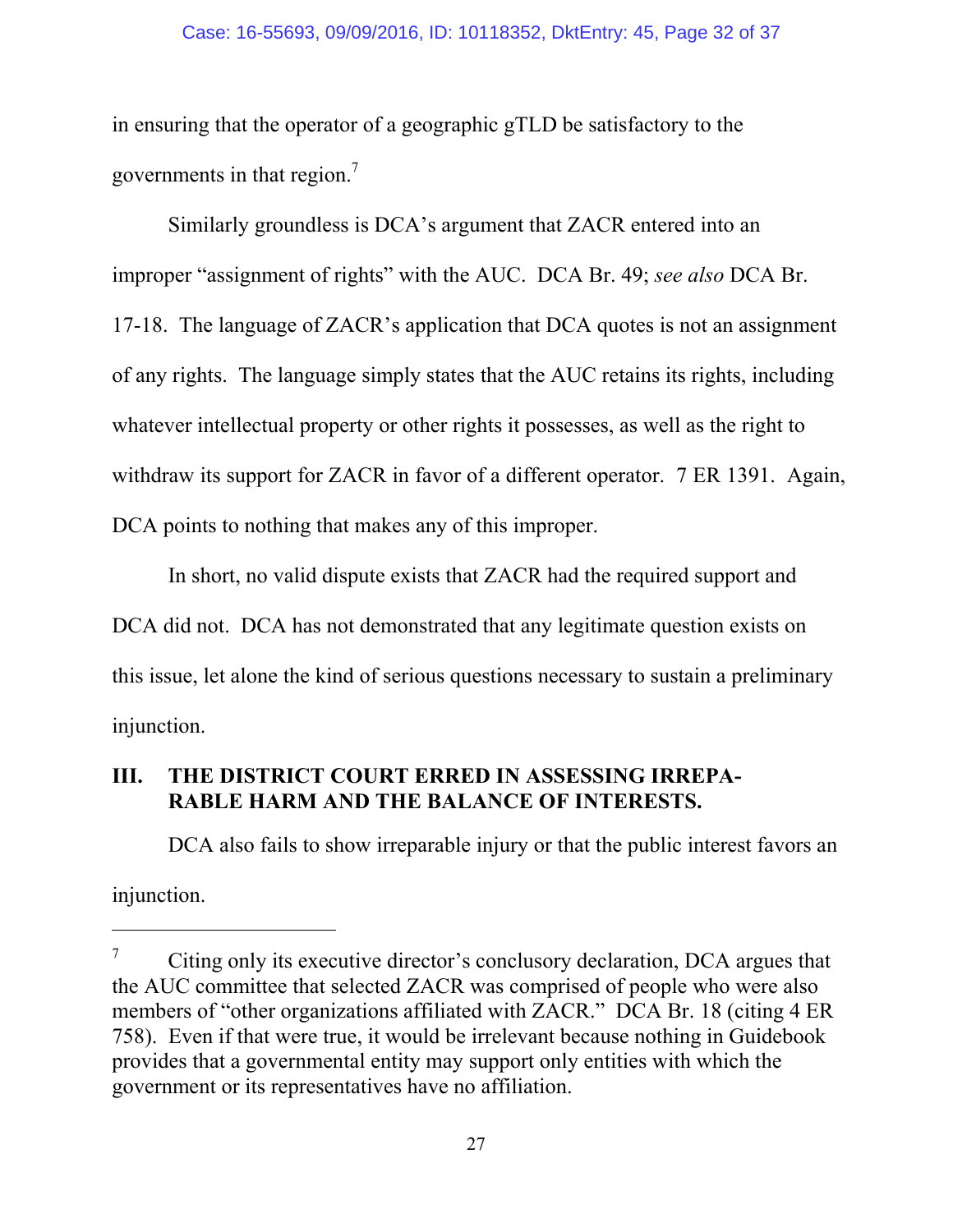### **A. DCA Would Not Be Irreparably Harmed in the Absence of the Preliminary Injunction.**

ICANN's opening brief showed that the district court erred when it concluded that "DCA will suffer irreparable harm because .AFRICA can be delegated only once." 1 ER 46; AOB 51. The best DCA can say in response is that: (1) it previously "believed" re-delegation was not possible; and (2) the Court should disregard the evidence establishing that re-delegation is possible because that evidence was supposedly submitted too late. DCA Br. 50-51. An erroneous belief, however, does not constitute irreparable injury; and the evidence regarding re-delegation was presented below in a timely motion for reconsideration. No legitimate purpose is served by perpetuating an injunction on a ground that is demonstrably untrue, particularly in light of the public interest in the prompt delegation of .AFRICA.

DCA alternatively argues that if the preliminary injunction is vacated and the .AFRICA gTLD is delegated for operation by ZACR, DCA will be irreparably harmed because it will lose funding and possibly go out of business. DCA Br. 51. Such monetary losses, however, are compensable by damages and are thus not irreparable. *See* AOB 52. In addition, DCA has provided no evidence to support its claim. All it offers is its own conclusory assertions, unsupported by any facts. That is not enough.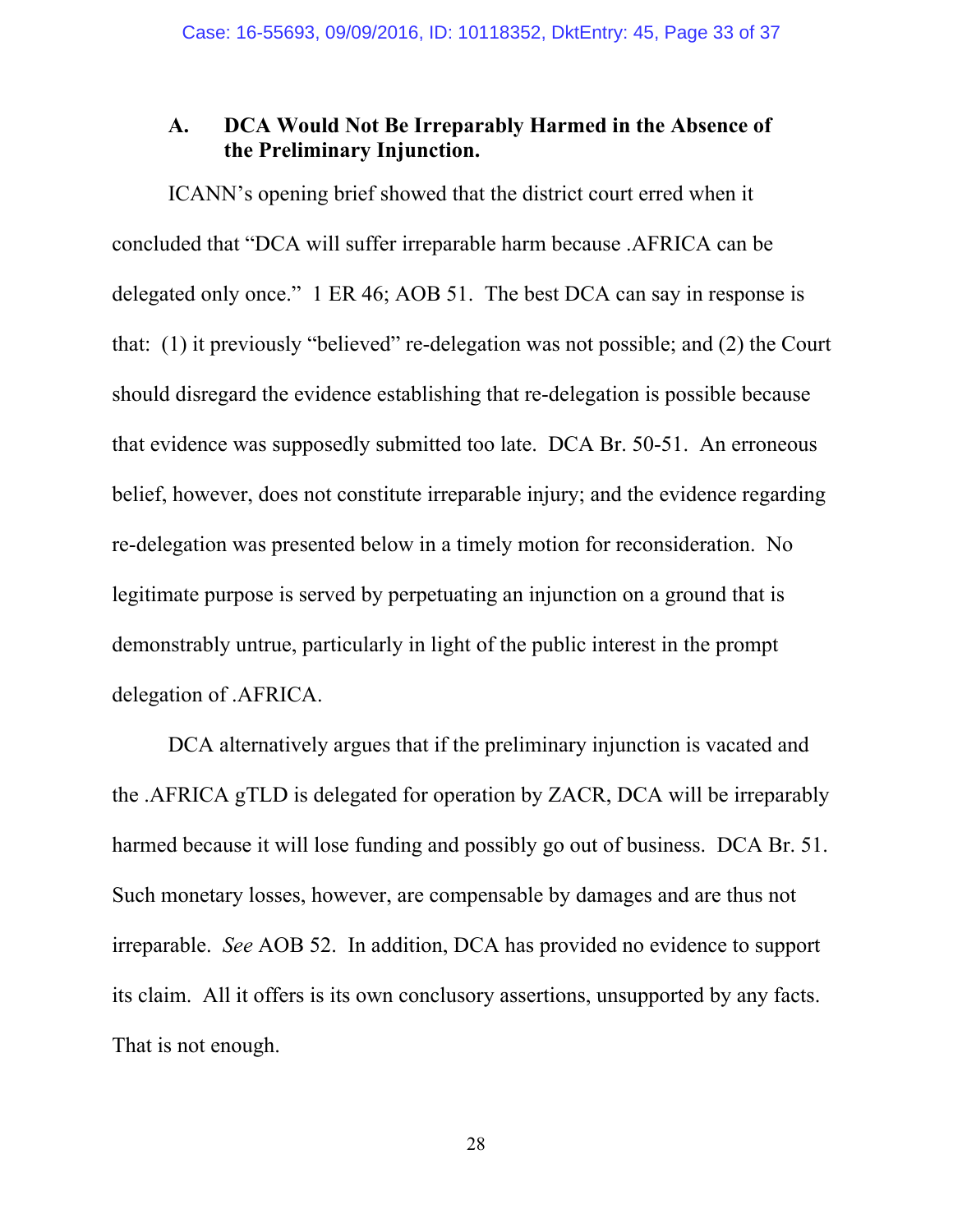### **B. The District Court Erroneously Assessed the Balance of the Equities and Where the Public Interest Lies.**

DCA repeats the district court's assertion that the declaration provided by the AUC asserting the strong interest of citizens, consumers, businesses, and governmental entities in Africa in the prompt delegation of .AFRICA should be disregarded because the AUC is supposedly "biased." DCA Br. 53. Yet DCA has no answer to, and thus ignores, the fact that the AUC is the designated representative of essentially all the nations in Africa with respect to this very issue—and that the AUC's purported "self-interest" is precisely the interest that the 60% support or non-objection requirement was adopted to further. Disregarding the AUC's expression of interest as supposedly self-interested is akin to disregarding as biased an expression from the United States government as to whether its delegate to the United Nations should be seated.

DCA asserts that the AUC's view is "less than credible" because the AUC supposedly "has the rights to .Africa through its assignment agreement with ZACR." DCA Br. 54. As shown above (at 27), no such assignment exists. ZACR's application simply states that the AUC has retained its right to its own intellectual property and to support the operator of its own choice. Nothing in that retention of rights disqualifies the AUC from fulfilling its role as a representative of the African governments.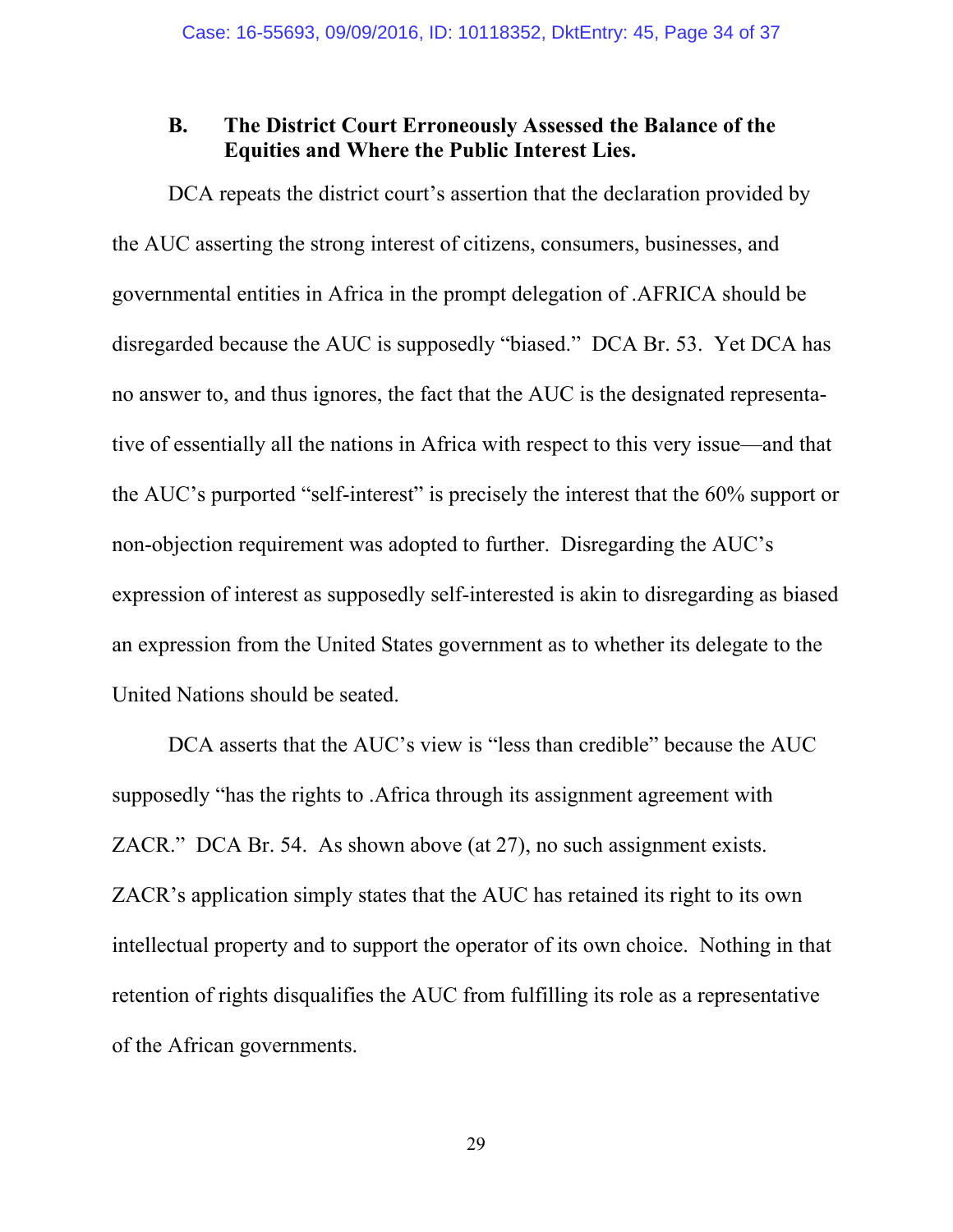Case: 16-55693, 09/09/2016, ID: 10118352, DktEntry: 45, Page 35 of 37

# **CONCLUSION**

The district court's order granting the preliminary injunction should be

reversed.

Dated: September 9, 2016. Respectfully submitted,

JONES DAY

By: */s/ Jeffrey A. LeVee* Jeffrey A. LeVee

Attorneys for Defendant/Appellant INTERNET CORPORATION FOR ASSIGNED NAMES AND NUMBERS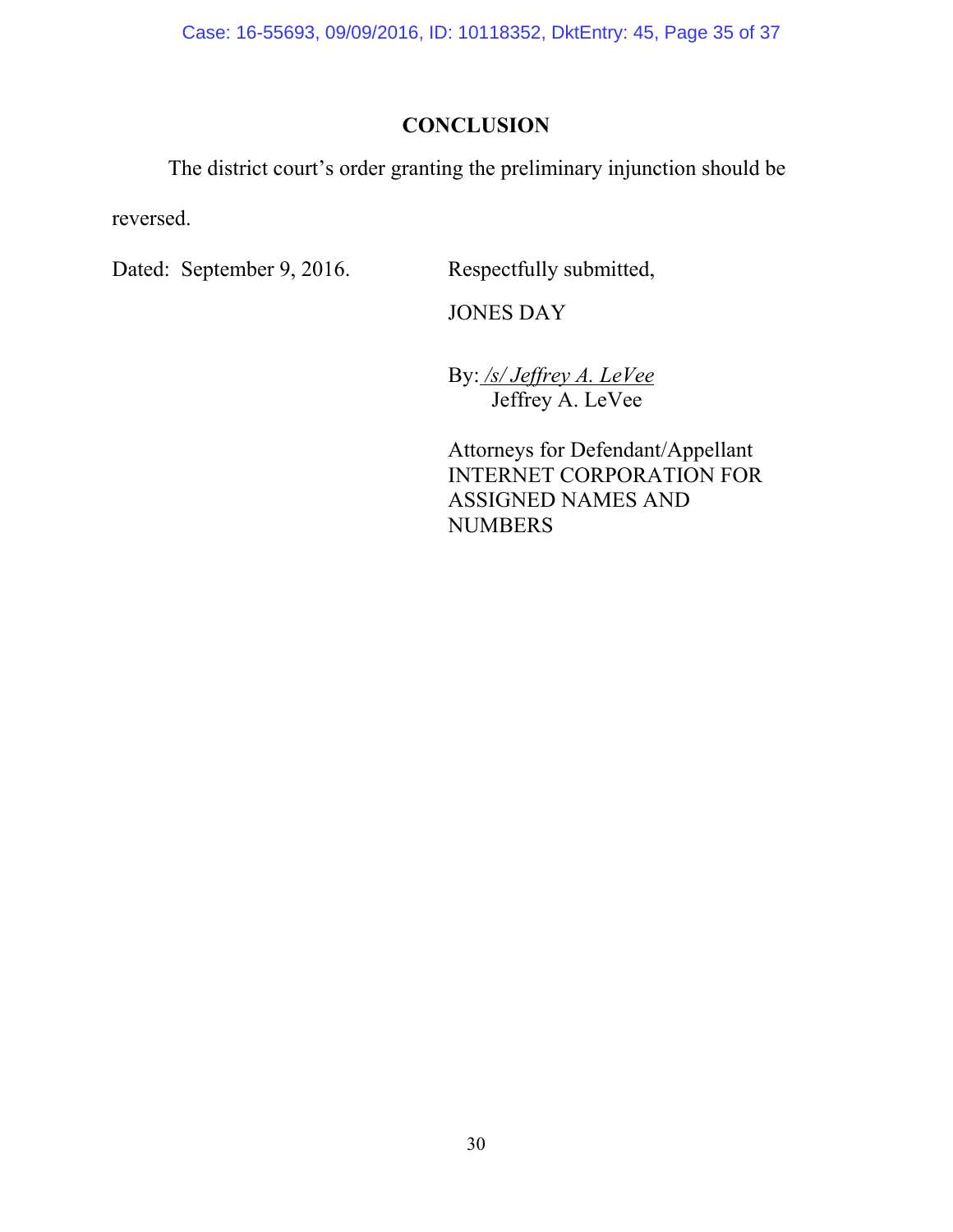Case: 16-55693, 09/09/2016, ID: 10118352, DktEntry: 45, Page 36 of 37

# **CERTIFICATE OF COMPLIANCE PURSUANT TO CIRCUIT RULE 32-1**

I certify that the foregoing brief is proportionately spaced, has a typeface of

14 points, and contains 6,963 words.

Dated: September 9, 2016 Respectfully submitted,

JONES DAY

By: */s/ Jeffrey A. LeVee* Jeffrey A. LeVee

Attorneys for Defendant/Appellant INTERNET CORPORATION FOR ASSIGNED NAMES AND **NUMBERS**